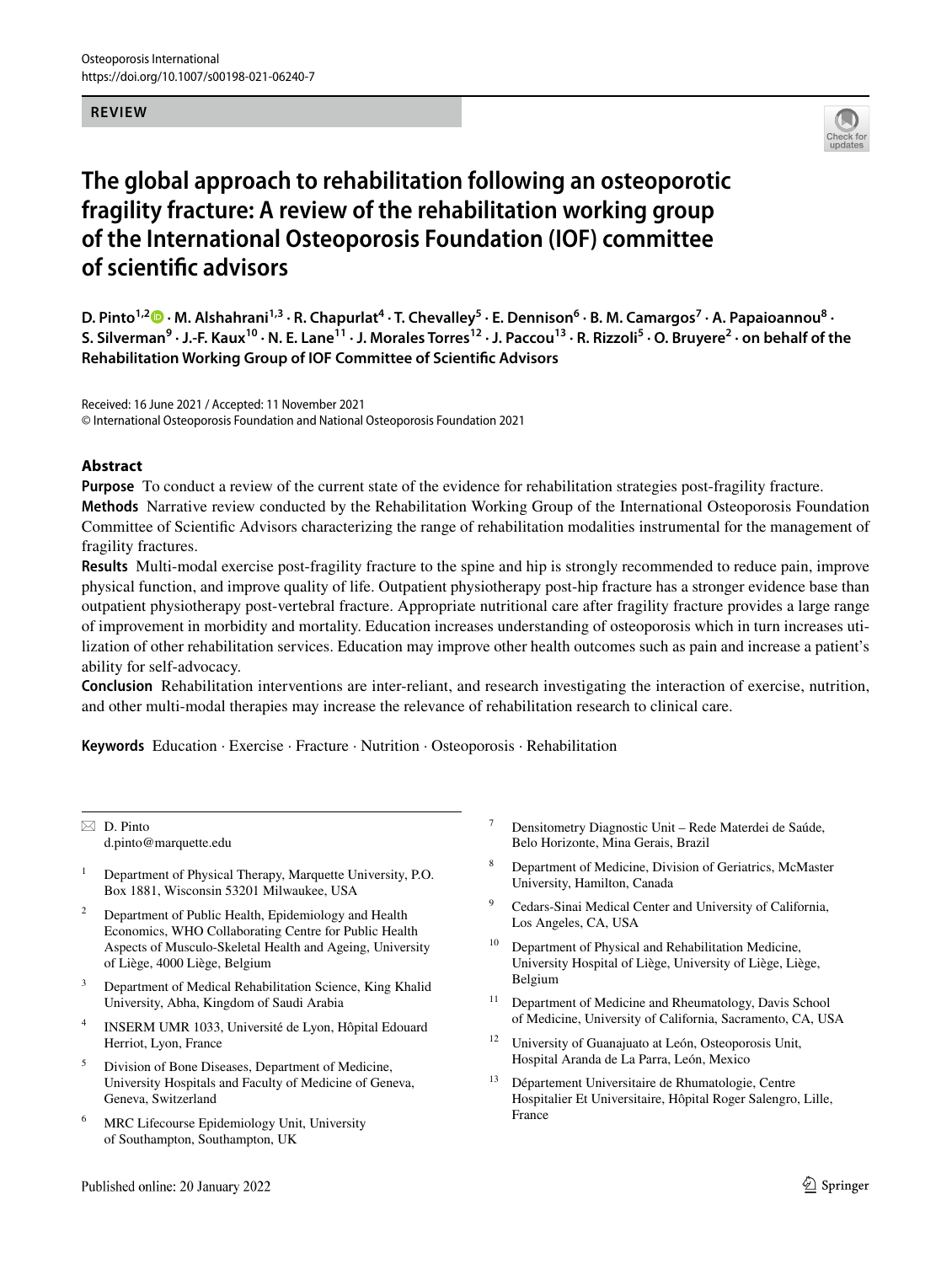## **Introduction**

Osteoporosis is characterized by low bone mineral density and changes in bone structure resulting in an increased risk of fracture [\[1](#page-10-0)]. Approximately 30% of all postmenopausal women are reported to have osteoporosis. Of these, 40% will have an osteoporotic fracture, also known as 'fragility fracture' or low-energy fracture [\[2](#page-10-1)]. At the age of 50, lifetime risk of fracture is 40 to 50% for women; i.e., 1 out of 2 women is at risk of experiencing a fracture during her remaining life time [\[3\]](#page-10-2), whereas 1 out of 5 men will experience a fragility fracture [\[4](#page-11-0)]. Fragility fractures result from mechanical forces that would not ordinarily result in fracture; the amount of force is commonly described as equivalent to a fall from a standing height or less [[3](#page-10-2)]. Fractures associated with osteoporosis occur most often in the hip, wrist, proximal humerus, or vertebrae, with world-wide annual estimates of 9 million fragility fractures [[2](#page-10-1)]. Due to the high incidence, the economic impact worldwide is substantial with estimates of treatment costs at \$17 Bil-lion (200[5](#page-11-1) USD) per annum in the US [5] and  $\epsilon$ 37 Billion (2010 Euro) [[6\]](#page-11-2). With the global growth of the elderly population, the economic burden is estimated to increase.

Fragility fractures are associated with pain, loss of bone mineral density (BMD) and muscle mass, disability, reduced quality of life, increased risk of subsequent fracture, and death. Nearly 40% of individuals who fracture their hip will be institutionalized or unable to walk independently within the year, 60% will require assistance a year later [[7](#page-11-3)], and approximately one in four will die within a year [\[8\]](#page-11-4). Twenty percent of women who have a vertebral fracture will have another within a year, and the risk of death of those with a vertebral fracture is 2.7 times higher than those without [\[9](#page-11-5)]. Within the first year of a fragility fracture at any location, the risk of a future fracture is greater than double the risk for matched controls, and the risk remains higher for 10 years [[10](#page-11-6)].

Guidance for the prevention, management, and treatment of osteoporosis has been developed by multiple national and regional organizations, and international campaigns exist to reduce the morbidity and mortality associated with osteoporosis [[3](#page-10-2)]. The treatment of individuals post-fracture is multi-factorial. Pharmaceutical agents are often considered the frst line of treatment for osteoporosis because future fractures can be reduced by approximately 20–60% [\[3](#page-10-2)]. In addition to improving bone health through medication, future falls and fractures can be decreased by addressing other fracture risk factors, such as sarcopenia, frailty, low supply of dietary protein, poor muscle strength and power, inadequate dynamic balance, and environmental risks, such as safe walking environments [\[11\]](#page-11-7). Unfortunately, fracture management frequently does not include

comprehensive fracture prevention strategies that integrate falls and fracture risk factors; however, it is of utmost importance to optimize clinician and patient engagement in fracture preventive services to decrease morbidity and mortality. Depending on the jurisdiction, multiple clinicians (physicians, rehabilitation specialists, psychologists, dietitians, etc.) and agencies (home care agencies, nursing homes) are responsible for management of adults at risk of falls and fracture. The aim of this paper therefore is to summarize the global state of the evidence for the rehabilitation of patients post-fragility fracture without cognitive impairment and to suggest directions for future research.

# **Methods**

Members of the Rehabilitation Working Group of the International Osteoporosis Foundation Committee of Scientifc Advisors proposed to address the broad topic of rehabilitation as an instrumental component of the treatment pathway post-fragility fracture. The goal of this narrative review is to serve as an overview and resource for the clinician seeking to support the rehabilitation of patients post-fragility fracture. Narrative reviews are ideally suited to this task [\[12](#page-11-8)]. This narrative review was developed independently by the authors, with funding sources having no role in the writing or editing of this document. Where available, systematic reviews, meta-analyses, and randomized controlled trials have been used to provide the evidence base. Searches were conducted in PubMed limited to English-language literature and studies conducted in humans from 2010 to August 2020 with primary sources being meta-analyses and systematic reviews of the post-fragility fracture rehabilitation literature and more recent trials not summarized in these reviews. Separate searches were conducted in the areas of exercise, physiotherapy, nutritional care, and patient education post-hip, vertebral, humeral, or wrist fragility fracture. The authorship team also searched health system factors relevant for understanding the episode of rehabilitation post-incident fracture including care transitions and care pathways post-fragility fracture.

## **Overview of assessment**

All postmenopausal women and men age  $\geq$  50 should be evaluated for osteoporosis risk to determine the need for BMD testing and vertebral imaging [[3](#page-10-2)]. In clinical practice, osteoporosis is usually diagnosed by the BMD criteria or the occurrence of a fragility fracture. International guidelines recommend a comprehensive approach to risk assessment and diagnosis of osteoporosis which includes most of the following: a detailed history and physical examination,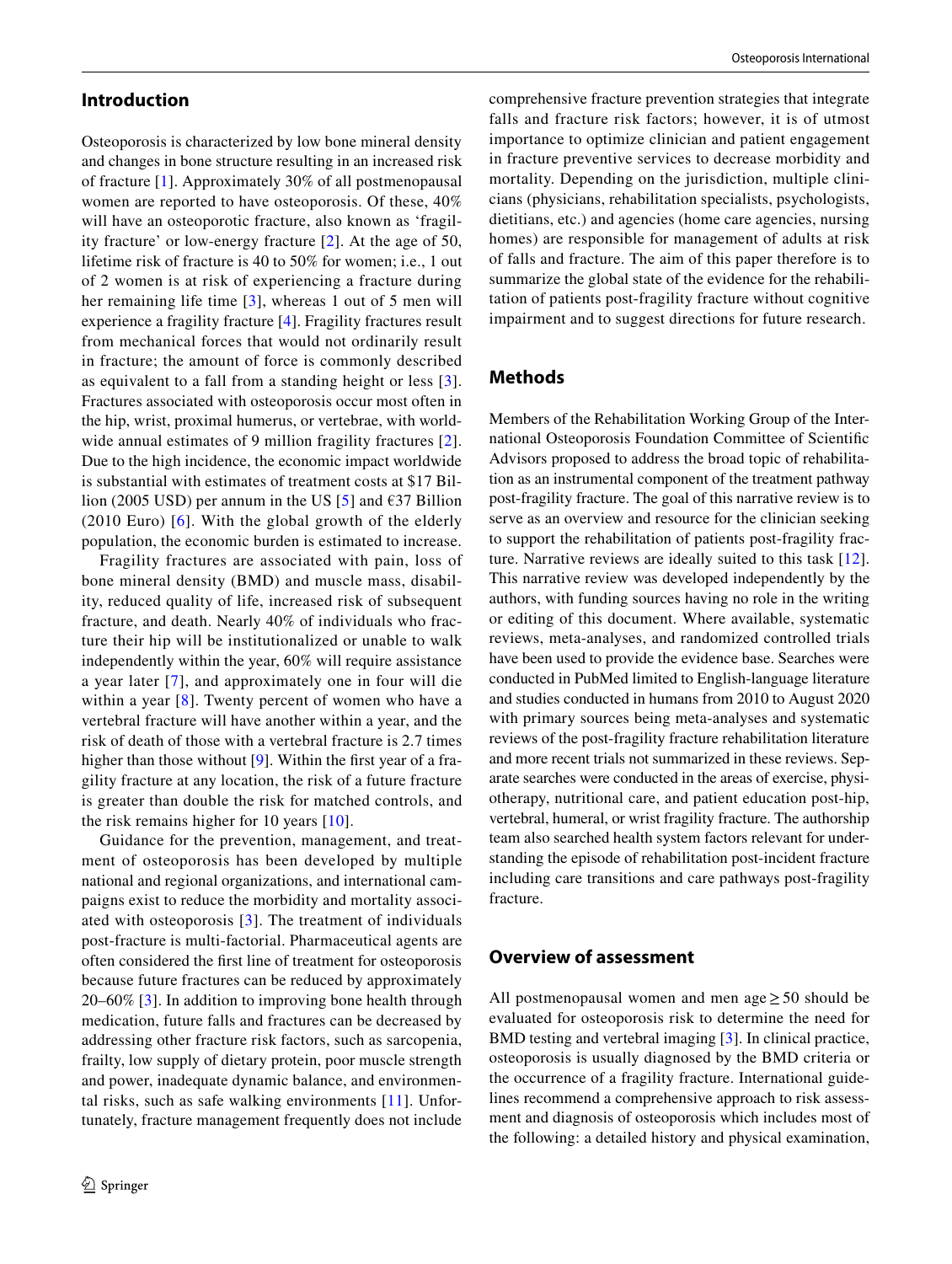BMD assessment, vertebral imaging for vertebral fractures, and 10-year estimated fracture probability [\[3](#page-10-2)]. The diagnosis of osteoporosis requires the consideration of secondary causes. Many causes of bone loss and fractures can be grouped in the following broad categories: (1) Failure to develop a strong skeleton (genetics, nutrition, lifestyle), 2) loss of bone due to excessive breakdown (resorption), (3) failure to replace lost bone due to impaired formation, and (4) increased risk for falls (environmental, medical, and neuromusculoskeletal risk factors).

## **Domains and sub‑domains of assessment**

Increased risk for falls can be assessed by considering psychosocial-emotional (including cognition), physical function, nutrition, medication history, and environmental safety domains using a combination of subjective and objective assessments. An exhaustive review of assessment measures is beyond the scope of this review; however, we highlight several sub-domains to illustrate best practices. The psychosocial domain should include assessments of cognition, depression, fear, self-efficacy, and pain. Physical function is a broad concept that includes sub-domains of strength, balance, and endurance. In addition to individual assessment of sub-domains, physical function can be assessed through the successful completion of complex tasks such as activities of daily living. Nutrition can be screened through self-report, BMI measurement, food intake, blood biomarkers, and weight loss. Finally, measures of health-related quality of life can be used to describe a person's health status as represented on multiple domains that are central to overall health which can be specifc to osteoporosis and its consequence or represent general concepts of wellbeing. Interested readers are directed to a comprehensive review on assessment of fall risk in primary care by Phelan et al. [\[13\]](#page-11-9) for many of these concepts and to a Supplementary Appendix with examples of measures for use in domains and sub-domains listed above.

# **Care pathways**

Treatment for osteoporosis should refect the whole patient because declines in intrinsic capacity and functional ability are risk factors for fractures beyond bone mass [[11](#page-11-7)]. The typical experience of an older adult with an extremity fracture begins with an emergency department presentation for acute medical management. The continuum of care for rehabilitation post-fragility fracture is complex, and improvements from rehabilitation can be realized as far out as 9- and 12-month post-fracture [[14\]](#page-11-10). Common transitions from acute care include acute rehabilitation centers and typically a form of post-acute rehabilitation including inpatient rehabilitation, outpatient rehabilitation, sub-acute nursing facilities, or discharge home with supportive services. The form of post-acute rehabilitation depends in part on social support and the capacity to perform various intensities of daily rehabilitation [[15\]](#page-11-11). It is common for patients to never return to pre-fracture levels of function, and as falls risks remain high, a secondary role of rehabilitation is to prevent falls and fall-related fractures in the post-acute phase [\[14](#page-11-10)].

## **Models to address secondary fractures**

Secondary fractures and subsequent morbidity and mortality can be magnifed by system-level problems. Diferent models have developed to address this problem, including orthogeriatric units and fracture liaison services [\[16](#page-11-12)]. These models of care are often limited to the coordination of inpatient services, and despite increased attention in the acute phase of care, delays in the initiation of rehabilitation exist and increase the risk for in-hospital mortality (OR 2.2, 95% CI 1.06–4.42, *p* value 0.034) [[17\]](#page-11-13).

Well-organized national and international campaigns have created robust fracture liaison services, such as Capture the Fracture® [\(https://www.capturethefracture.org\)](https://www.capturethefracture.org) [[18](#page-11-14)], where great emphasis is placed on case identifcation, pharmaceutical management to strengthen bones, and falls risk identifcation and education to prevent subsequent fractures [\[19](#page-11-15)]. Fracture liaison programs have improved case identifcation and are associated with a decrease in future fractures. Though these programs often include falls risk assessment and education, a distinction should be made between the assessment of falls risk and education and initiating a comprehensive exercise or rehabilitation program. As suggested by age UK's 2013 falls prevention exercise guidelines, falls prevention exercise programs should be tailored to each patient's falls risk profle [\[20](#page-11-16)].

Below we review distinct elements of a comprehensive approach to post-fracture management including current evidence for exercise, physiotherapy, education, and nutrition.

# **Exercise principles and characteristics**

Many studies describe exercise programs for the treatment and prevention of osteoporosis and its complications. The characteristics and principles upon which exercise studies are based for improving BMD are briefy described in Table [1](#page-3-0). Mechanical load induced by exercise produces stress upon bones and enhances bone formation [\[21\]](#page-11-17). Figure [1](#page-3-1) illustrates the interrelationship of BMD and loading principles. Progressive resistance exercise, weight-bearing impact training, and functional balance training are commonly prescribed modes of osteogenic exercise with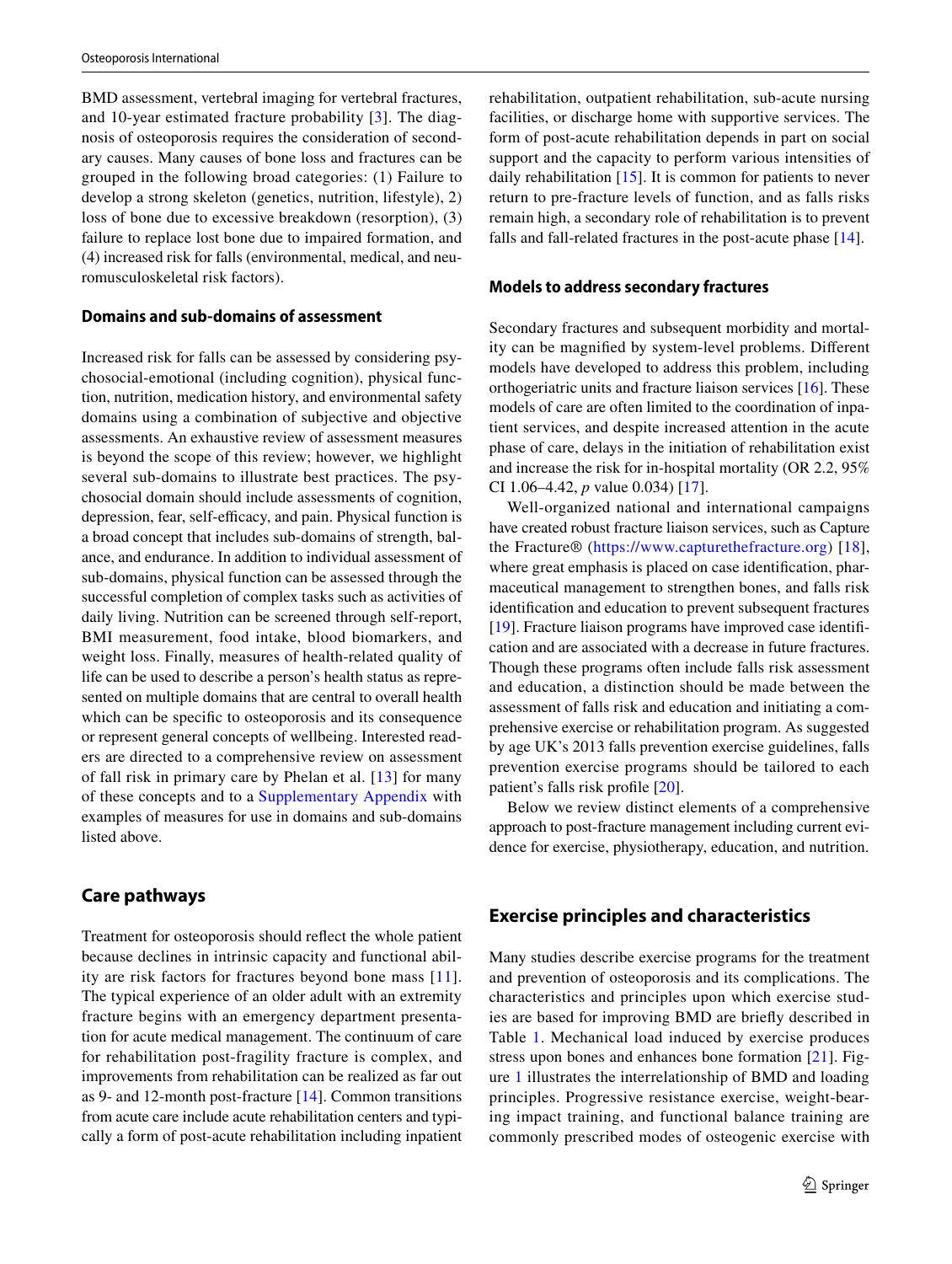| Key considerations                                                                                                                  | Description                                                                                                                                                                                 | Example                                                                                                                                                                                                                                                             |  |  |
|-------------------------------------------------------------------------------------------------------------------------------------|---------------------------------------------------------------------------------------------------------------------------------------------------------------------------------------------|---------------------------------------------------------------------------------------------------------------------------------------------------------------------------------------------------------------------------------------------------------------------|--|--|
| Loading characteristics                                                                                                             | $\bullet$ Dynamic $>$ static loads<br>$\bullet$ High intensity – function of strain (magnitude of defor-<br>mation and frequency of loading)<br>• Diverse load patterns<br>• Rest intervals | • Drop landings $>$ static stretching<br>80-85% 1RM, high velocity<br>• Multi-directional loading patterns<br>$\bullet$ 1–2-min rests between sets                                                                                                                  |  |  |
| Specificity                                                                                                                         | Bone adaptation to loading is specific to the site under<br>mechanical strain                                                                                                               | High impact jumping improves BMD at proximal femur,<br>but not lumbar spine                                                                                                                                                                                         |  |  |
| Progressive overload<br>Bone has a threshold level of adaptation, loads (strains)<br>above this level will stimulate bone formation |                                                                                                                                                                                             | The threshold value for osteogenic overload is proposed at<br>around (1500 micro strains), but it varies by individual<br>and between bone regions<br>Shifting from habitual walking $\sim$ 4 km/h ( $\sim$ 2.5 mph/h) to<br>brisk walking $5-6$ km/h $(3-4$ mph/h) |  |  |
| Reversibility<br>Bone formation resulting from exercise training will be<br>slowly lost once the stimulus is discontinued           |                                                                                                                                                                                             | Reduction in physical activity is associated with bone loss                                                                                                                                                                                                         |  |  |
| <b>Initial Values</b>                                                                                                               | Greatest changes in BMD will occur in those with the<br>lowest initial BMD*                                                                                                                 | Starting with lower BMD values produces greater<br>improvement hip BMD                                                                                                                                                                                              |  |  |
| Diminished Returns                                                                                                                  | Bone cells will respond strongly to a given load with suf-<br>ficient magnitude, but response will eventually phase out<br>with accommodation to the load                                   | Bone loses more mechanosensitivity after only a relatively<br>small number of loading cycles, $\sim$ 20                                                                                                                                                             |  |  |

<span id="page-3-0"></span>**Table 1** Loading characteristics and training principles to optimize bone health

\*If relative intensity or pattern of loading is of a sufcient magnitude and rate or difers from everyday movement patterns, then bones should adapt accordingly, regardless of the initial values

<span id="page-3-1"></span>

resistance exercise and impact training promoting the greatest bone formation.

Table [2](#page-4-0) suggests general recommendations for osteogenic exercise prescription. It should be noted that the majority of evidence supporting these recommendations has been developed in a pre-fragility fracture population [\[22\]](#page-11-18); however, these criteria are being increasing applied to post-fracture populations with growing evidence for their principled use post-fracture [\[23](#page-11-19)]. Clinicians should consider applying these principles in the post-fragility fracture population, emphasizing correct technique, gradual loading increments, and avoidance of activities that might increase falls [\[24\]](#page-11-20). All clinicians prescribing exercise programs should consider the potential to load too aggressively increasing the likelihood of fracture [\[25](#page-11-21)]. All patients post-fragility fracture require initial focus at the level of transfer and mobility impairments prior to weight-bearing and standing balance activities. Slow progress or plateaus in rehabilitation [[14\]](#page-11-10) can be considered against meaningful exercise progression as suggested by these principles.

# **Exercise post‑fragility fracture of the vertebra**

Individuals with vertebral fractures may have a number of challenges including kyphosis, alterations in trunk muscle control, and pain which affects their participation in exercise, daily activities, and reduces quality of life. Randomized controlled trials (RCT) and metaanalyses have demonstrated that exercise improves quality of life, reduces pain, and improves physical function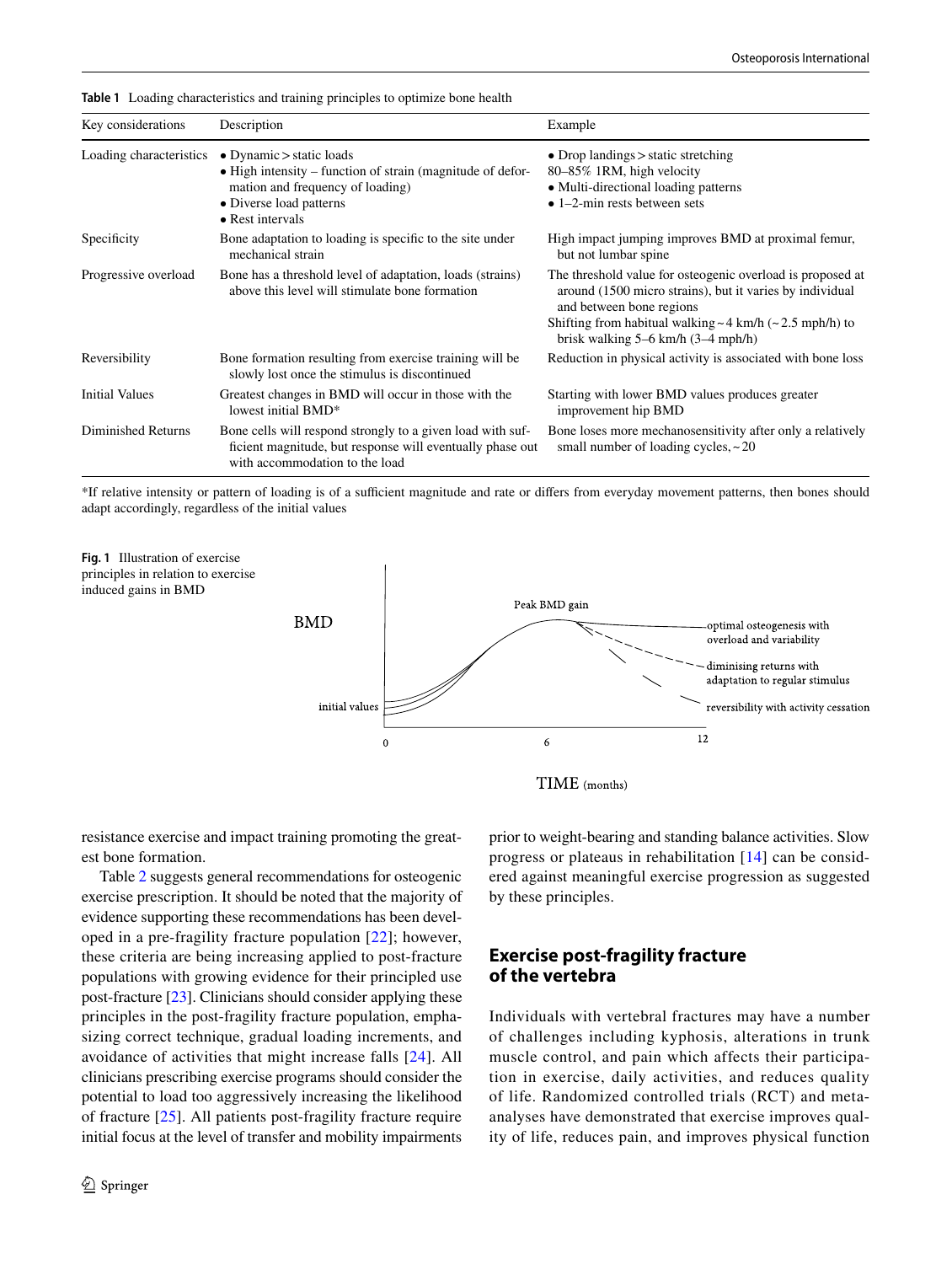| Training type                                             | Dose                                                                                                                                                                                                                                   | Recommendations                                                    | Precautions                                                                                                                                                                          |
|-----------------------------------------------------------|----------------------------------------------------------------------------------------------------------------------------------------------------------------------------------------------------------------------------------------|--------------------------------------------------------------------|--------------------------------------------------------------------------------------------------------------------------------------------------------------------------------------|
| Progressive resistance training                           | $\bullet \geq 2$ days/ week<br>$\bullet \geq 2$ sets of 8–12 repetitions<br>$\bullet$ 1–3-min rest between sets<br>$\bullet \geq 8$ exercises targeting major mus-<br>cle groups and common fracture<br>sites                          | • Slow progression with empha-<br>sis on correct lifting technique | • Consider vulnerable tissue when<br>training, e.g., the rotator cuff with<br>overhead lifting<br>• Use caution with trunk bending<br>or twisting for patients with low<br>spine BMD |
| Weight-bearing impact training                            | $\bullet$ 4–7 times per week<br>$\bullet$ 5–50 jumps per session (Build)<br>capacity over time)<br>$\bullet$ 5 sets<br>$\bullet$ 1–10 repetitions<br>$\bullet$ 1–2-min rest between sets                                               | • Increase jump and step height<br>• Change movement direction     | • Consider comorbid conditions<br>affected by impact exercises, e.g.,<br>patients with incontinence or<br>arthritic joint pain                                                       |
| Functional balance, agility, and<br>coordination training | $\bullet$ 30 min, 4 times/week<br>• Examples include weight shifting,<br>single leg balance, turning and<br>stepping on and over objects. Can<br>manipulate vision, speed, direction,<br>multi-limb movements and cogni-<br>tive tasks | • Must be progressive, challeng-<br>ing and supervised             | • Start with static and progress to<br>dynamic balance for patients with<br>impaired balance or with high risk<br>of fracture                                                        |

<span id="page-4-0"></span>**Table 2** Exercise parameters for managing patients at high risk of fragility fracture

Adapted suggested exercises from Beck et al. [[24](#page-11-20)] and Daly et al. [\[22\]](#page-11-18)

post-vertebral fractures [[26](#page-11-22)]. However, the quality of the evidence is low, and little research exists for the effect of exercise in men with vertebral fractures [[26](#page-11-22)].

#### **International recommendations/guidelines**

Clinicians often prescribe walking as a weight-bearing exercise for individuals with fractures; however, this does not specifically target vertebral BMD and risk for fracture. The Too Fit To Fracture recommendations [[26](#page-11-22)] have stressed the importance of individuals with vertebral fractures to engage in a multi-component exercise program, including resistance training and balance training. A number of online resources are available; examples include those available at [www.iofbonehealth.org](http://www.iofbonehealth.org) and [www.osteo](http://www.osteoporosis.ca) [porosis.ca.](http://www.osteoporosis.ca) Due to the importance of a broad assessment of movement related impairments, a large international consensus has recommended that physical therapist consultations guide exercise prescription after a vertebral fracture, particularly for those with multiple vertebral fractures. Other recommendations include teaching of spine sparing techniques and daily balance training as well as endurance training for spinal extensors. Activities that involve rapid, repetitive, weighted, or end-range twisting or flexion of the spine, or that have high fall risk should be avoided; and the benefits from higher impact exercise may be outweighed by the risks of further injury [[26](#page-11-22)].

#### **Supervised exercise**

A recent single-blinded RCT including women with a vertebral fracture focused on investigating the efects of a multi-component balance and resistance training program on walking speed as a primary outcome with secondary outcomes focused on quality of life, fear of falling, and other functional outcomes [[27](#page-11-23), [28\]](#page-11-24). A physiotherapist led a group of 8 to 10 women twice weekly for an hour for a total of 12 weeks. No statistically signifcant diferences in walking speed were found, but signifcant improvements were found across all other functional outcomes [[27](#page-11-23), [28](#page-11-24)].

In a recent three-arm RCT including post-menopausal women with vertebral fracture, investigators compared a supervised program of back strengthening versus homebased program of back strengthening versus control. Groups of five participants under "full supervision of physiatrist" completed trunk extension exercises three times per week and performed 3 sets of 8 repetitions in weeks 1–2 and increasing by two repetitions at 2-week intervals until study completion at 6 weeks. The supervised exercise group had signifcantly lower spinal pain, greater muscle strength and endurance, and improved functional mobility and quality of life relative to home-based exercise program and control  $(p < 0.01)$  [\[29\]](#page-11-25).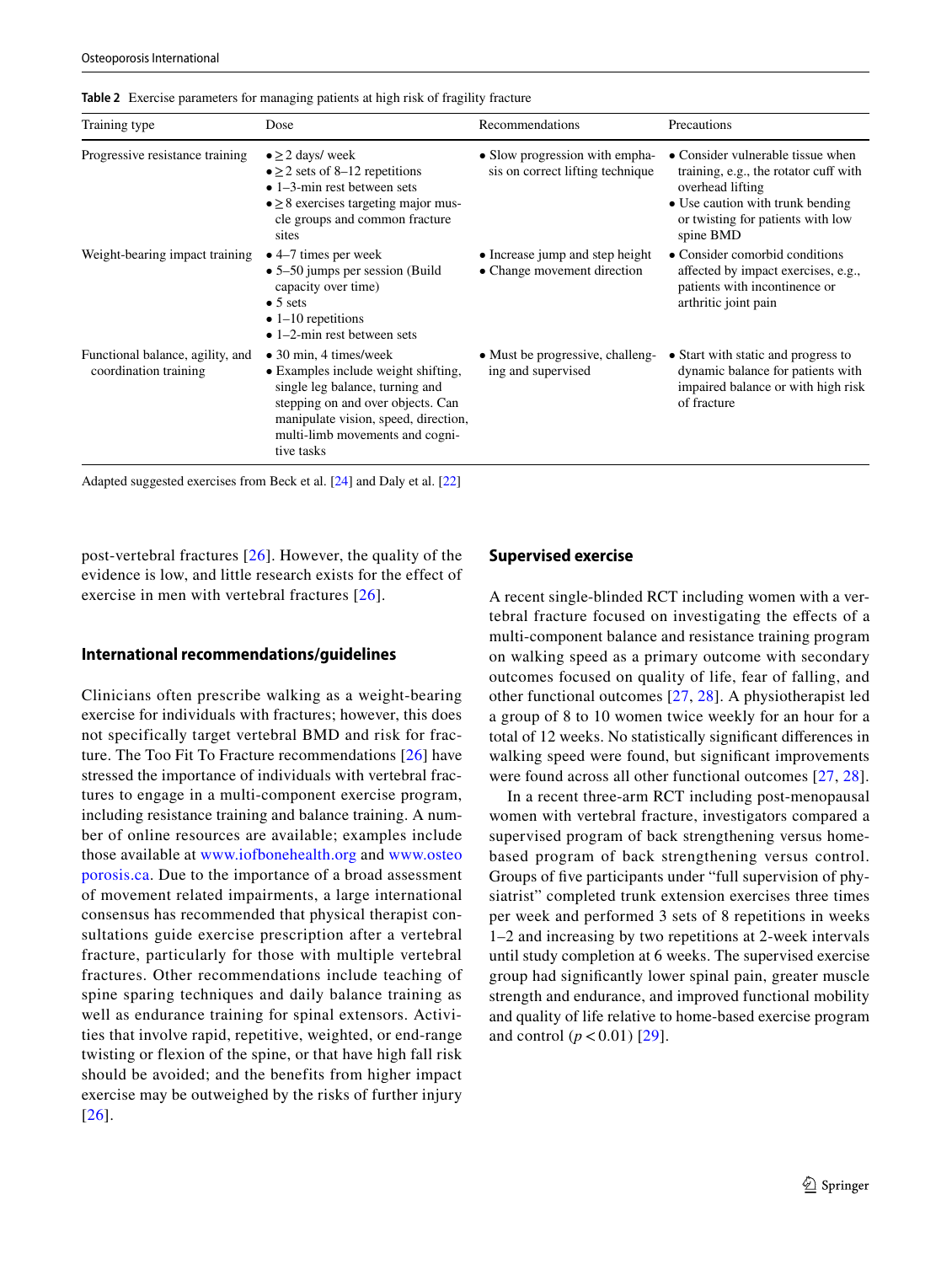#### **Home‑based exercise**

Few controlled trials have investigated home-based programs since the Too Fit To Fracture recommendations. A large feasibility multi-site RCT was undertaken to address the ability to recruit individuals with vertebral fracture and adherence to exercise. The build better bones (B3E) trial was a home-based exercise intervention that included resistance, balance, and posture exercises, and recommendations to perform daily moderate to vigorous aerobic physical activity for a minimum of 30 min on a daily basis over 12 months supervised by a physiotherapist (six visits). Typical prescriptions were 5–8 exercises with a minimum of 2 sets of 8–10 repetitions. Adherence to the intervention was 66% with falls and fractures not signifcantly diferent between groups [\[30](#page-11-26)].

A recent Cochrane review  $[31]$  found insufficient evidence for the effects of exercise on incident vertebral fractures or adverse events. Despite improvement in pain and disease-specifc quality of life in individual trials, the fndings were limited by low-quality evidence and imprecision [\[31](#page-11-27)]. Recommendations for future research include exercise interventions in males as few male participants have been included in trials to date.

## **Exercise post‑fragility fracture of the hip**

The main causes of morbidity post-fracture are a result of decreased mobility, impaired balance, and fear of falling [\[32](#page-11-28)], resulting in an increased risk of falls. Altogether, these causes prevent approximately 40% of older people from returning to pre-fracture daily activity, which are required for independence and safety [[7\]](#page-11-3). The recuperation time of pre-fracture skills and capabilities can last up to 9 months for balance deficits and approximately 1 year for gait and walking speed. Exercise programs seek to address impairments related to mobility loss and reduced function.

## **Intervention programs**

#### **Supervised exercise**

Systematic reviews and meta-analyses of progressive resistance exercise [\[33](#page-11-29)], balance training [\[34–](#page-11-30)[36\]](#page-12-0), and structured exercise [[37\]](#page-12-1) interventions all show moderate to large improvements in physical function compared with control groups in people post-hip fracture. Consistent with expectations from exercise training principles, structured exercise trials focusing on progressive resistance exercises had larger treatment effects on overall mobility (SMD= $0.58$ , 95% CI 0.17 to 0.98,  $p = 0.008$  [\[37\]](#page-12-1), and balance training at high frequency was more efective for improving overall function than balance training at low frequency [\[35](#page-12-2)]. The LIFTMOR randomized trial is notable for including 28% of participants with a history of osteoporotic fracture when assessing a high intensity resistance training and impact training program, though exclusion criteria prohibited participation within the frst year of fracture [\[38](#page-12-3)]. Impact loading consisted of jumping chin‐ups with drop landings where participants were instructed to jump "as high as possible while simultaneously pulling themselves as high as possible with their arms. At the peak of the jump, the participant dropped to the foor, focusing on landing as heavily as comfortably possible." The study participants performed 30 min of exercise, twice weekly for 8 months. Relative to control, the high intensity and impact training group showed signifcant improvements in bone mass, femoral neck geometry, and physical function and reported no major adverse events. Auais, Eilayyan, and May performed a systematic review and meta-analysis on exercise programs that were longer-term or "extended" relative to traditional rehabilitation post-hip fracture and found a moderate improvement on physical performance-based tests  $(ES=0.53, 95\% CI=0.27-0.78)$  [[39\]](#page-12-4).

#### **Home‑based exercise**

Reviews of home-based exercise interventions show mixed results [\[34](#page-11-30), [40,](#page-12-5) [41\]](#page-12-6). Two meta-analyses report mean improvement in function, and a third reported no diference using home-based exercise programs. Latham et al. showed signifcant, between-group improvements in performancebased and self-reported function at 9-month follow-up when adding a home exercise program to conventional rehabilitation relative to rehabilitation care alone [[42\]](#page-12-7).

Despite overall positive effects of exercise interventions, trials tend to be relatively small. and exercises are poorly described  $[33, 34]$  $[33, 34]$  $[33, 34]$  making reproducibility difficult. Exercise interventions are important tools in recovery post-fracture. We recommend clearer reporting and improving the research base of studies investigating exercise parameters on future falls, physical function, and bone formation post-fragility fracture, administered at diferent points in the post-operative continuum of care.

## **Physiotherapy post‑fragility fracture**

Physiotherapists employ a variety of strategies post-fragility fracture in addition to exercise including functional mobilization, transfer training, safety training, patient education, postural taping, manual therapy, and use of assistive devices [[43,](#page-12-8) [44\]](#page-12-9). To avoid duplication of previous sections focusing on exercise, this section highlights investigations of physiotherapy related to dosage, intensity, or multi-modal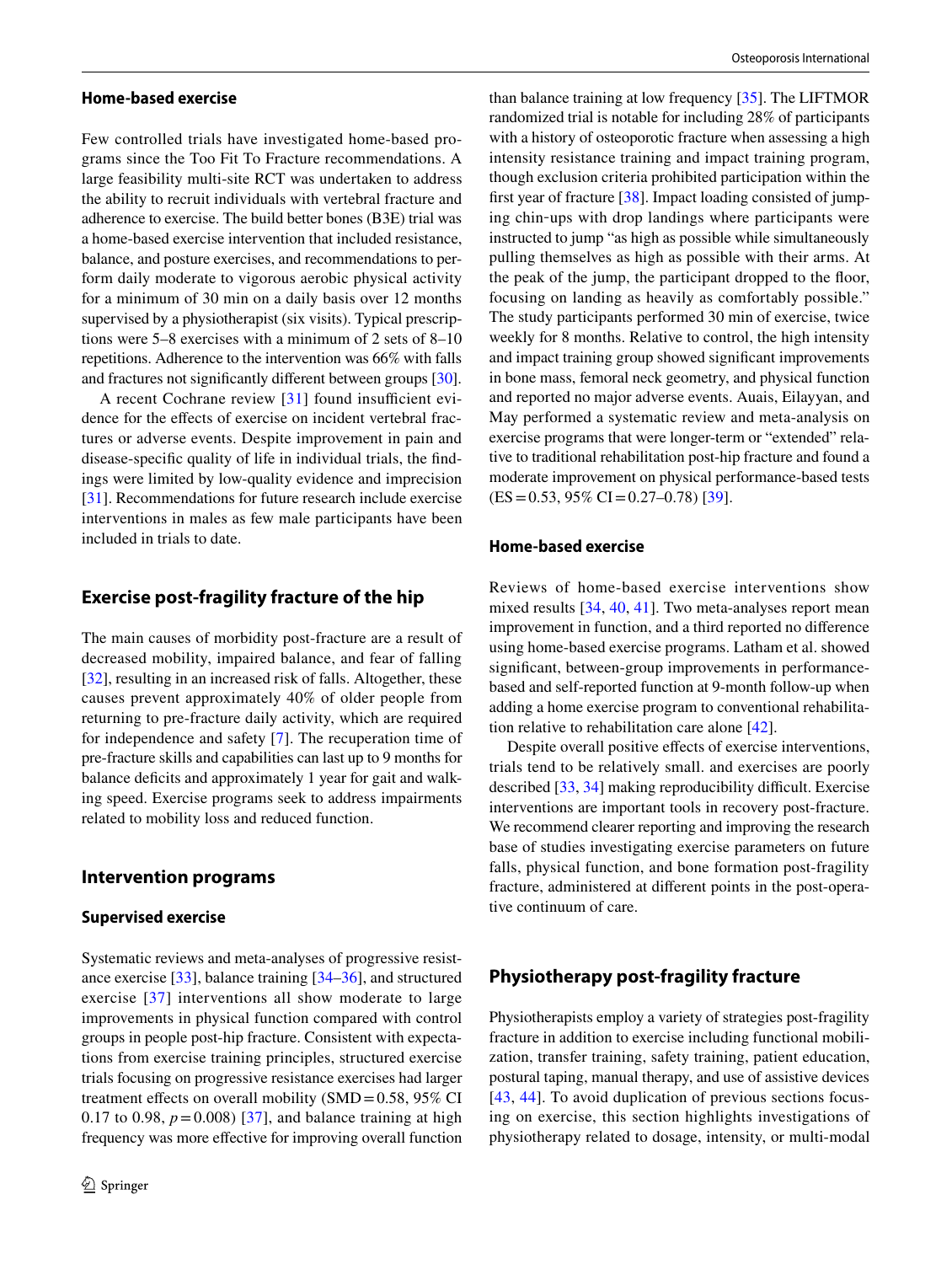physiotherapy interventions that employ non-exercise modalities used in rehabilitation.

# **Dosage, intensity, and setting**

High intensity physiotherapy for patients post-hip fracture has shown mixed results and has been defned in varying ways in the literature [[45](#page-12-10), [46](#page-12-11)]. Kimmel et al. investigated the effect of three daily physiotherapy, 30-min visits versus one daily 30-min visit in acute rehabilitation. The intervention group experienced a signifcant improvement in level of assistance required  $(p=0.04)$  and reduced hospital stay by over 10 hospital days [\[45\]](#page-12-10). Moseley, et al. [[46\]](#page-12-11) randomized individuals post-hip fracture to high intensity versus low intensity physiotherapy. The intervention began in the inpatient setting and progressed to the outpatient setting. No diferences were found in the primary outcomes of walking speed or muscle strength; however, the main difference between high intensity and low intensity groups in the inpatient phase was time spent in treadmill walking, and the total diference between groups in the outpatient phase was a median of 4 days [\[46\]](#page-12-11). Physiotherapy services are administered in multiple settings, and no strong consensus exists for outpatient versus home setting in the management of hip [[47\]](#page-12-12) or wrist fracture [\[48\]](#page-12-13).

#### **Behavioral approaches**

Multi-disciplinary rehabilitation programs have included behavioral approaches within the context of physiotherapy, such as the use of counselling sessions [\[49\]](#page-12-14), workbooks and goal setting [[50](#page-12-15), [51\]](#page-12-16), motivational interviewing [[52](#page-12-17)], and cognitive behavioral therapy [\[53](#page-12-18)]. In these examples, behavioral approaches were employed to support patient self-management [\[49](#page-12-14)[–52\]](#page-12-17) and decrease fear of falling [\[51,](#page-12-16) [53](#page-12-18)]. The motivational interviewing intervention increased objective physical activity versus usual care [[52\]](#page-12-17), and the psychologically-informed rehabilitation program improved patient participation (primary outcome) [[51\]](#page-12-16). Unfortunately, no other approach showed signifcant diferences in their main analyses. However, secondary analyses of physiotherapy employing counselling sessions increased physical activity [\[54](#page-12-19)] and improvements in physical disability [[55\]](#page-12-20) at 1-year follow-up.

## **Manual therapy, taping, and orthoses**

Few studies have investigated the use of taping modalities and manual therapy in the post-fragility fracture population. Bennell et al. conducted a single blind, randomized controlled pilot trial assessing taping, manual therapy (soft tissue massage and joint mobilization), and exercise versus control in people with a history of painful vertebral fracture. Signifcant improvements were found in pain during movement and at rest and in physical function, quality of life questionnaire (QUALEFFO) physical function  $(-4.8 (-9.2 to -0.5))$  and the timed loaded standing test (46.7 (16.1 to 77.3) s) [[56](#page-12-21)]. Barker et al. published an adaptive single-blinded randomized controlled trial assessing exercise therapy versus manual therapy approaches [[57](#page-12-22)]. Participants were included if they had a diagnosis of primary osteoporosis, at least one previous vertebral fracture, with the ability to walk at least 10 m independently. This three-arm trial assessed seven individual physiotherapy sessions over 12 weeks for either manual therapy or home exercise versus one session of physiotherapist delivered education. At 4 months, signifcant improvements over education were found in the manual therapy and exercise groups, respectively, for the time loaded standing endurance test and functional reach test, but these improvements did not persist to 1-year follow-up [[57](#page-12-22)]. The study suffered from low adherence to protocol: only 60% of exercise sessions and approximately 70% of manual therapy sessions were attended, and only 40% and 50% of the exercise and manual therapy groups fully complied with the protocol. Additionally, 25% of education participants engaged in therapy outside of the trial [\[57\]](#page-12-22).

Rehabilitation often includes coordinated assistive device management to support limited mobility. Assistive devices can serve as short-term or long-term measures of improving balance, activity level, and overall independence depending on potential for functional recovery. Key considerations in prescribing assistive devices are to prevent further complications by appropriately ftting the device to the patient and providing proper education and assessment of understanding for their use [[58](#page-12-23)]. As instruments in the rehabilitation process, systematic reviews have investigated the use of spinal orthoses for vertebral osteoporosis including strategies assessed post-vertebral fracture [[59](#page-12-24)]. Few studies have compared spinal orthoses with usual care despite their common use in clinical management. Spinal orthoses appear safe as a means to treat acute and sub-acute vertebral fracture, but there is no clear evidence of superiority for rigid versus soft braces [[59](#page-12-24)]. A recent multi-center, RCT compared soft versus rigid bracing strategies with acute vertebral fracture and found no diference in anterior vertebral body compression at 48 weeks [[60](#page-12-25)]. A recent feasibility study of taping relative to usual care showed a promising reduction in pain and improvement in function and quality of life [[61](#page-12-26)].

Most reviews assessing the effects of physiotherapy report low quality of evidence mainly due to high risks of bias and small sample sizes. Several interventions currently used by physiotherapists have not been properly evaluated and warrant future randomized trials including orthoses, taping, and manual therapy. It is recommended that investigators of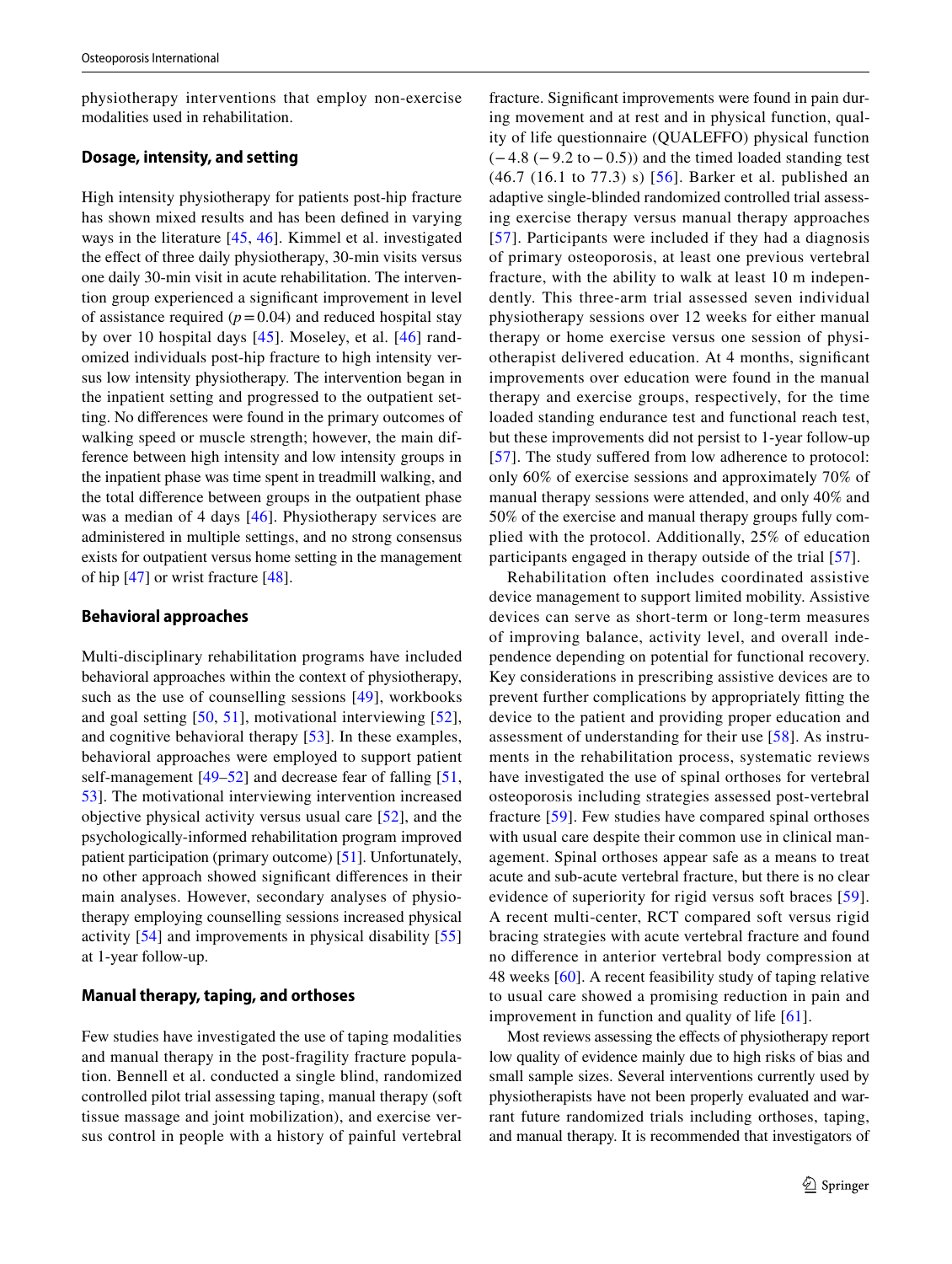physiotherapy seek to identify optimal combinations of interventions, modalities, dosage, and setting.

# **Fall prevention programs post‑fragility fracture**

Fall prevention programs for community dwelling older adults are efective at reducing falls, hospitalizations, and associated medical costs [[62\]](#page-12-27) and are recommended for com-munity implementation to improve public health [[63\]](#page-12-28). Fall prevention programs typically include multi-modal exercise approaches and may include behavioral strategies and other forms of task training, such as transferring from the floor to upright stance [[62\]](#page-12-27). Many of the components of falls programs have been described in previous sections of this paper; however, Tai Chi as a movement warrants further description given its popularity as a falls prevention intervention. Tai Chi was developed over 300 years ago in China, beginning as a form of martial arts, but today is mostly employed as a mind–body practice with three basic components: (1) body position should be extended and relaxed, focusing on awareness and alignment; (2) the mind should be alert but calm, increasing awareness of bodily movement in space; and (3) body movements require coordinated sequencing of segments from trunk and hips to extremities [\[64](#page-12-29)]. Tai Chi has been shown to be efective for decreasing falls in older adults [\[62\]](#page-12-27). Unfortunately, few fall prevention programs have been explicitly studied in the post-fragility fracture population with future fractures reported as an outcome. Likewise, despite evidence as a means to decrease falls in community dwelling older adults, little evidence exists for the use of Tai Chi in patients post-fragility fracture, and there are mixed results as a means to improve bone health [\[65\]](#page-12-30).

# **Nutritional care post‑fragility fracture**

Malnutrition, in particular protein and caloric under-nutrition, are considered fracture risks by impairing muscle strength and function, thereby increasing the risk of falling. Compromised bone strength results in increased bone fragility and reduced soft tissue protection around the hip [[66](#page-12-31)]. Malnutrition can also negatively infuence fracture healing (mostly in animal studies) and rehabilitation by slowing down independence restoration, which increases risk of complications and disabilities and increases the risk of subsequent fracture.

# **Nutritional status**

Pre-fracture nutritional status is predictive of functional status at discharge, of admission into nursing homes at 6 months [\[67](#page-12-32)], and of mortality at 6 months [\[68](#page-12-33)] and later [\[68](#page-12-33), [69](#page-12-34)]. Mortality is increased more than twofold with malnutrition in patients with hip fracture [\[70](#page-13-0)]. The prevalence of malnutrition using weight loss, food intake, and BMI-based instruments depends on the age of the patients and the type of fracture. In patients attending a trauma ward, and with a mean age of 55 years, malnutrition prevalence was around 20% [\[71](#page-13-1)]. Prevalence increases to 40% in 65 years and older patients in an orthopedic clinic and more than 85% in elderly patients with hip fracture when both malnourished and at risk of malnutrition are analyzed together [\[68](#page-12-33)].

# **Nutritional interventions (dietary, supplements)**

Controlled trials, which have investigated the infuence of nutritional intervention after fracture (Table [3\)](#page-8-0), include dietary counselling [[72](#page-13-2), [73\]](#page-13-3), energy [[74](#page-13-4)[–76](#page-13-5)], protein supplements [[77–](#page-13-6)[87\]](#page-13-7) such as casein or whey protein based [[88\]](#page-13-8), or protein enriched with hydroxymethyl butyrate, a metabolite of the amino acid leucine which has been shown to favorably infuence muscle function by acting on the target of rapamycin (TOR) enzyme [[89,](#page-13-9) [90](#page-13-10)]. In a small pilot trial, essential amino acids were evaluated [\[91](#page-13-11)]. The doses of protein were between 17 and 40 g/day, correcting or overcoming protein intake defciency. It appears that muscle protein synthesis requires more substrate in old as compared with young individuals [[66](#page-12-31)]. Under these conditions, higher amounts of protein are recommended in older subjects, from a recommended daily allowance of 0.8 /kg body weight to up to 1.3–1.5, in situations of stress or infammation, where the needs are higher. Indeed, the PROT-AGE study group recommends 1.0 to 1.2 g protein per kilogram of body weight per day to help older adults maintain and regain lean body mass and function, and  $\geq 1.2$  g/kg body weight/day is recommended for older adults who are exercising, and 1.2–1.5 g/ kg body weight/day is recommended for those with chronic disease[[92\]](#page-13-12).

# **Dietary/supplements intervention post‑fragility fracture**

Protein supplements increase insulin-like growth factor, IGF-I [[79\]](#page-13-13), which is considered as a marker of malnutrition. By 4 weeks of supplementation, it appears that maximal effects could be reached [[93\]](#page-13-14). Regarding trials with clinically relevant outcomes, the trials have included hip fractured patients with a mean age above 80 years, representing thereby typical hip fractured patients. The number of patients varied between 23 and 420, with durations between 1 week and 12 months (Table [3\)](#page-8-0). Some studies have shown a decrease in medical complications [\[77](#page-13-6), [78](#page-13-15), [80](#page-13-16), [84\]](#page-13-17) such as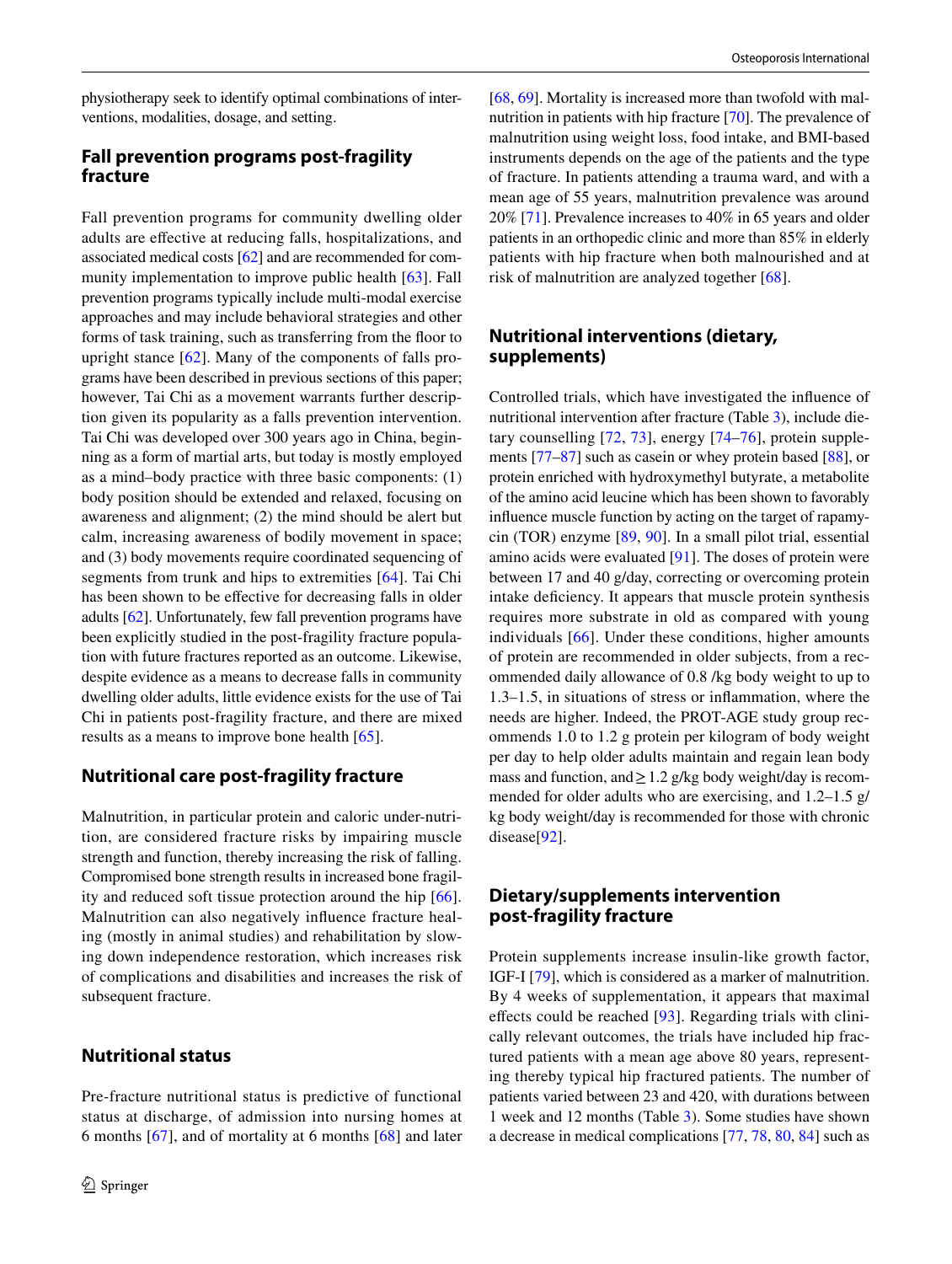<span id="page-8-0"></span>

|  | Table 3 Effects of nutritional supplements on clinical outcomes after hip fracture (selected controlled trials) |
|--|-----------------------------------------------------------------------------------------------------------------|
|--|-----------------------------------------------------------------------------------------------------------------|

| Author year (ref)                | $N$ mean age    | Duration<br>(months) | Supplements                       | Outcome<br>Complications: 16 vs 37% (6 Mo)<br>Median $LoS: -40\%$<br>Mortality: 24 vs $37\%$ (6 Mo) |  |  |
|----------------------------------|-----------------|----------------------|-----------------------------------|-----------------------------------------------------------------------------------------------------|--|--|
| Delmi, 1990 [77]                 | 59, 81.6 years  | $\mathbf{1}$         | Prot 20 g/day<br>254 kcal/day     |                                                                                                     |  |  |
| Tkatch, 1992 <sup>[78]</sup>     | 62, 82 years    | 1.3                  | Prot 20 g/day                     | Complications and deaths: 52 vs 80% (7 Mo)<br>Median Los: $-32%$                                    |  |  |
| Schürch, 1998 [79]               | 82, 80.7 years  | 6                    | Prot 20 g/day                     | LoS (Rehab.): $-39\%$<br>$\partial$ Femoral neck BMD: 2.4% (12 Mo)<br>$\partial$ IGF-I: 51% (6 Mo)  |  |  |
| Espaulella, 2000 <sup>[80]</sup> | 171, 82.6 years | $\overline{c}$       | Prot 20 g/day                     | Complications (6 Mo): 55 vs 70% (in-hospital and at 6 Mo)                                           |  |  |
| Houwing, 2003 [81]               | 103, 81.0 years | 1                    | Prot 40 g/day<br>500 kcal/day     | Pressure ulcers stage $II$ : $-9\%$                                                                 |  |  |
| Sullivan, 2004 [74]              | 57, 79.0 years  | 6                    | 1375 kcal/d<br>nasogatric, orally | No $\partial$ complications nor mortality                                                           |  |  |
| Tidermark, 2004 [82]             | 60, 82.9 years  | 12                   | Prot 20 g/day<br>200 kcal/day     | $\partial$ ADL (6Mo)                                                                                |  |  |
| Hommel, 2007 [75]                | 420, 81.0 years | 0.3                  | 250 kcal/day                      | Pressure ulcers: 9 vs 18.6%                                                                         |  |  |
| Tengstrand, 2007 [83]            | 60, 82.9 years  | 6                    | Prot 20 g/day                     | $\partial$ BMD (12 Mo)                                                                              |  |  |
| Gunnarsson, 2009 [76]            | 100, 81.0 years | 0.17                 | 30 kcal/kg/day<br>Nasogastric     | Pressure ulcers: 18 vs 36%                                                                          |  |  |
| Botella-Carretero, 2010 [84]     | 60, 83.6 years  | 0.33                 | Prot 40 g/day                     | Complications: -7.5%                                                                                |  |  |
| Myint, 2013 [85]                 | 121, 81.3 years | 1                    | Prot + $18-24$ g/d ay             | Maintained body mass index<br>Infections: $-52%$<br>$LoS: -13%$                                     |  |  |
| Li, 2013 [73]                    | 162, 78.2 years | 12                   | Diet counselling                  | Better ADL and walking capacity                                                                     |  |  |
| Flodin, 2015 [86]                | 79, 81.0 years  | 6                    | Prot 40 g/day<br>600 kcal/day     | No $\partial$ in lean mass nor EQ-5D                                                                |  |  |
| Ekinci, 2016 [89]                | 62, 82.6 years  | $\mathbf{1}$         | Prot 36 g/day<br>HBM 3 g/day      | Shorter wound healing period<br>Mobility: 81 vs 27% (1 Mo)<br>Higher muscle strength                |  |  |
| Niitsu, 2016 [88]                | 38, 79.7 years  | 0.5                  | Whey prot 32.2 g/day              | Higher lower limbs muscle strength<br>Better Barthel index                                          |  |  |
| Malafarina, 2017 [90]            | 107, 85.4 years | 1.5                  | Prot 40 g/day<br>HBM 3.1 g/day    | Maintained body weight and appendicular lean mass                                                   |  |  |
| Wyers, 2018 [87]                 | 152, 78.5 years | 3                    | Prot 40 g/day<br>500 kcal /day    | No $\partial$ in LoS nor in clinical outcomes                                                       |  |  |
| Invernizzi, 2018 [91]            | 32, 79.0 years  | $\overline{2}$       | EAA 8 g/day                       | No $\partial$ in functional outcomes (grip strength, time-up, and go<br>test)                       |  |  |

*ADL* activities of daily living; *BMD* bone mineral density; *EAA* essential amino acids; *EQ-5D* EuroQol instrument for quality of life evaluation; *IGF-I* insulin-like growth factor; *LoS* length of stay

fewer pressure ulcers and shorter wound healing times [[75,](#page-13-18) [76,](#page-13-5) [81\]](#page-13-19), fewer infections [[85\]](#page-13-20), reduced length of stay [[77–](#page-13-6)[79,](#page-13-13) [85](#page-13-20)], lower mortality [[77](#page-13-6), [78\]](#page-13-15), a preservation of BMD [\[79,](#page-13-13) [83](#page-13-21)], improvements in ADLs [[82](#page-13-22)], and better muscle function [[73](#page-13-3)]. The results are heterogeneous with a low consistency, likely in relation to the small number of patients in some trials, diferent follow-up durations, variability in outcomes, and diferences in interventions. The efects of nutritional supplements in hip fractured patients have been evaluated in 2 meta-analyses including diferent numbers of studies (Table [4](#page-9-0)) [[94](#page-13-23), [95\]](#page-13-24). Medical complications, wound, respiratory, and urinary infections were signifcantly reduced

[\[94](#page-13-23)], as well as overall unfavorable outcomes including both deaths and medical complications [\[95\]](#page-13-24).

# **Fracture liaison services (FLS) support nutritional management**

To manage the correction of malnutrition in fractured patients, a critical pathway aimed at detecting malnutrition and offering re-nutrition either through dietary changes or supplements should be a full part of fracture liaison services, not only to improve short- and middle-term rehabilitation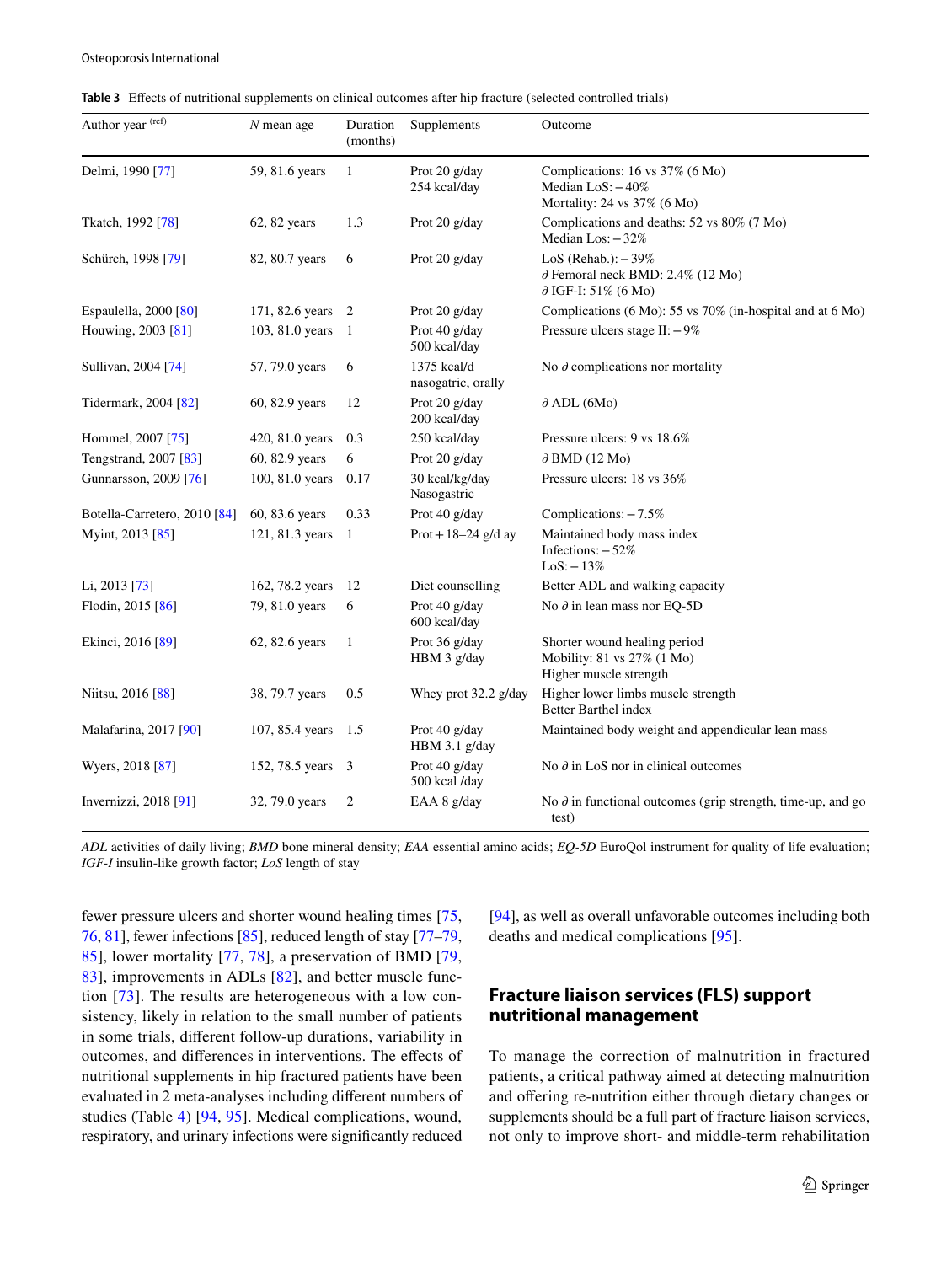<span id="page-9-0"></span>

| Table 4 The role of perioperative oral nutritional supplementation in elderly patients after hip surgery |  |
|----------------------------------------------------------------------------------------------------------|--|
|----------------------------------------------------------------------------------------------------------|--|

| Ref  | Outcome                                                                                         | Trials $(n)$ | Oral nutritional<br>supplements $(n)$ | Controls $(n)$ | Relative risk with oral<br>nutritional supplements | 95% CI        |
|------|-------------------------------------------------------------------------------------------------|--------------|---------------------------------------|----------------|----------------------------------------------------|---------------|
| [94] | Complications* (e.g. all infections, bed sores,<br>cardiac disease, cognitive impairment)       | 6            | 55/220                                | 97/243         | 0.49                                               | $0.32 - 0.73$ |
|      | Wound infection"                                                                                | 3            | 1/97                                  | 10/102         | 0.17                                               | $0.04 - 0.79$ |
|      | Respiratory infection"                                                                          | 3            | 2/100                                 | 10/100         | 0.26                                               | $0.07 - 0.94$ |
|      | Urinary infection"                                                                              | 3            | 2/100                                 | 10/100         | 0.22                                               | $0.05 - 0.90$ |
|      | Mortality*                                                                                      | 5            | 35/198                                | 39/218         | 1.02                                               | $0.62 - 1.70$ |
| [95] | Mortality*                                                                                      | 15           | 24/486                                | 31/82          | 0.81                                               | $0.49 - 1.31$ |
|      | Complications* (pressure sore, infections, venous<br>thrombosis, pulmonary embolism, confusion) | 11           | 157/367                               | 123/370        | 0.71                                               | $0.59 - 0.86$ |
|      | Unfavorable outcome* (deaths or complications)                                                  | -6           | 58/176                                | 67/158         | 0.67                                               | $0.51 - 0.89$ |
|      | GI side effects <sup>**</sup> (vomiting and diarrhea)                                           | 6            | 18/231                                | 11/211         | 0.99                                               | $0.47 - 2.05$ |

\*Follow-up: 1–12 months. "Follow-up: 1 month or until hospital discharge. \*\*Follow-up: during supplementation period

outcomes, but also as an integrated component of secondary fracture prevention [[18,](#page-11-14) [19,](#page-11-15) [96\]](#page-13-26). Future investigations in the role of nutritional management within FLS are encouraged.

# **Patient education**

Patient education is a recognized component to the management of many chronic diseases, and its role in post-fracture management has been reviewed in two systematic reviews [\[97,](#page-13-27) [98](#page-13-28)]. In the frst, published in 2014 by Jensen and colleagues [[97](#page-13-27)], the authors report on the results of 7 studies (2 observational studies and 5 randomized controlled trials) published between 1993 and 2011 that included patients with osteoporosis with or without fractures who were involved in group education packages. There was good geographic representation, with studies originating from Europe  $(n=3)$ , North America  $(n=3)$ , and Australia  $(n=1)$ . Participants were recruited from outpatient clinics  $(n=5)$ , a retirement community  $(n=1)$ , and an emergency department  $(n=1)$ . The sample size of each study ranged from 50 to 300 participants; 849 women but only 74 men were recruited. Group sizes, where stated, ranged from 4 to 20 individuals; programs lasted from 5 to 27 h, running 1–2 times per week for 4–5 weeks, with the number of educators ranging from 1 to 4.

The content of the schemes was similar, and consisted of three overall themes: knowledge of osteoporosis, medication, and diet and exercise. Activities of daily living, pain management, and fall prevention also were featured in some. In five of the included studies, theories of empowerment, self-management, action planning, self-efficacy, and coping were used. Heterogeneity in the outcome measures used made overall assessment challenging, but the authors concluded that multi-faceted osteoporosis group education can increase a patients' knowledge of osteoporosis, health-related quality of life, physical activity, and psychosocial functioning, and may also be a way to increase adherence to both pharmacological and non-pharmacological treatments, as it was reported that participants who attended a four-session group adhered better to medication subsequently, although calcium intake was no diferent between the two groups. There was also some evidence of beneft with regard to pain and physical activity outcomes. Interestingly, only two studies considered knowledge as an outcome, and in both cases, this improved with education. Hence, in this review, there was evidence of beneft in group education sessions, but varying methodology made it difficult to synthesize evidence, and the few data available in men was a signifcant limitation. Qualitative studies were excluded from this report, but their potential contribution to the topic was acknowledged.

In the second more recent systematic review by Morfeld and colleagues [\[98](#page-13-28)], limitations of methodology were highlighted, with the need for further research acknowledged. They reviewed randomized controlled trials published between 2001 and 2013, identifying 15 articles (of 13 studies), that included 7 considering group-based education, 5 that considered individual education and one that considered both. The general risk of bias was considered as moderate to high, and the authors report that diferences between the intervention and control groups with regard to pharmacological therapy, medication adherence, physical activity, fractures, and quality of life were found to be statistically signifcant in less than 50% of the trials. Once again, there was evidence of recruitment worldwide, with men and women participating. As in the previous systematic review, a wide variety of outcome tools and measures were reported, making comparisons difficult. When comparing adherence rates across trials, substantial variation was apparent with proportions of adherent patients varying between 16 to 92% in the intervention group and 22% to 80% in the control group.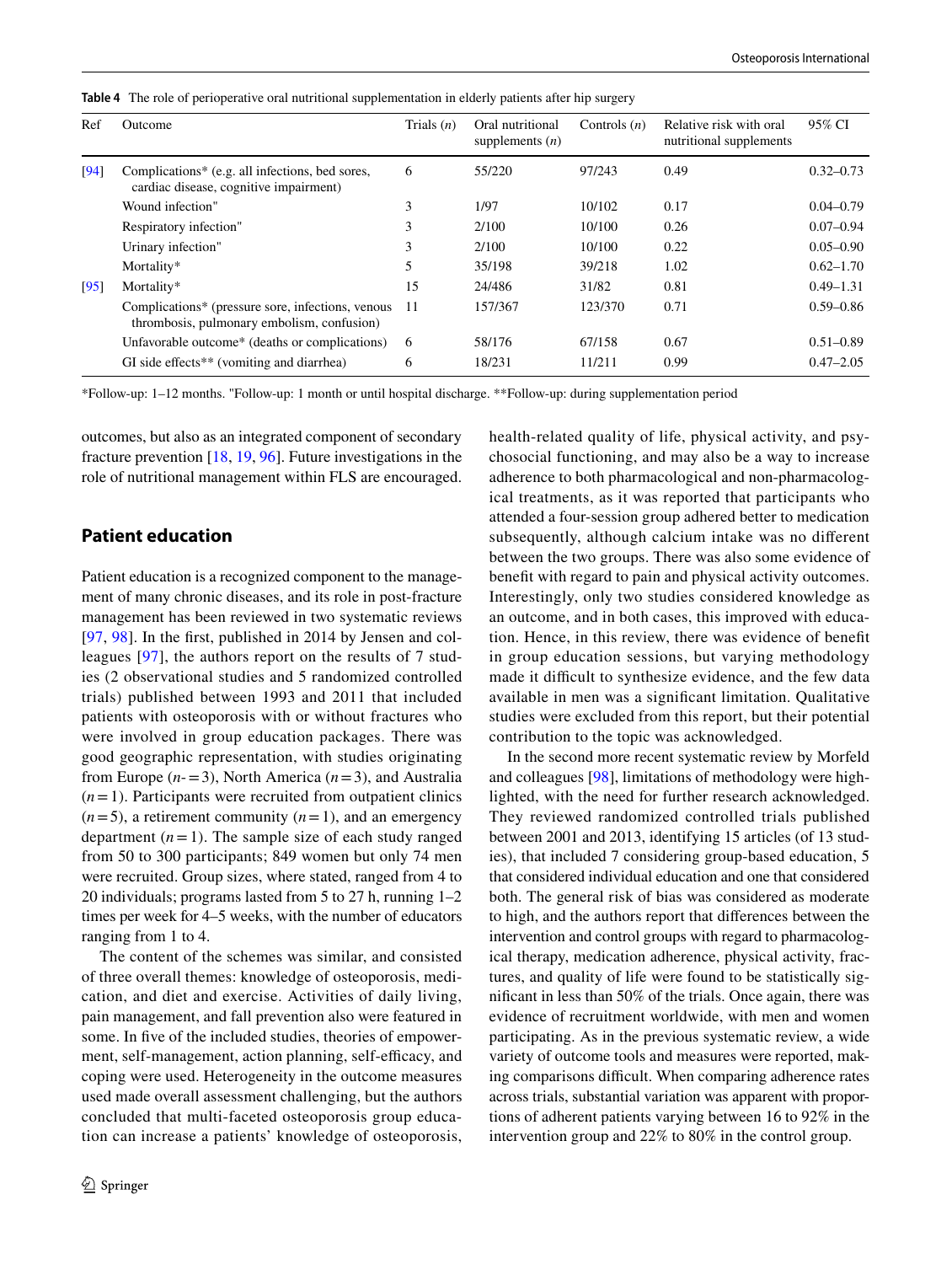Patient education appears to be an attractive tool in the management of osteoporosis and has been highlighted as an area of unmet need among patients with osteoporosis and fragility fracture [\[99](#page-13-29)]. However, the two available systematic reviews have highlighted the need for randomized controlled trials that clearly report education packages and randomize interventions appropriately, and for researchers to fnd consensus on outcomes measures, and how they might be assessed. The potential for beneft in placing the patient at the center of their management is very considerable, as demonstrated by a randomized controlled trial, the PREVOST study, where this approach, coupled with a case manager, led to a 20% uplift in BMD measurement in patients who had sustained a humeral fracture [\[100\]](#page-13-30). In addition, education is mandatory for patient engagement with physiotherapy and dietary changes.

# **Recommendations for future research**

This paper reviews current evidence for rehabilitation following a fragility fracture. The areas of rehabilitation highlighted above are each a group of complex interventions, built up from a number of components that may act independently and inter-dependently. Together, they serve to build functional capacity and decrease the risk of future fracture. Research investigating these relationships will reinforce a comprehensive approach to clinical management. Gaps in the literature of complex interventions have been identifed including clinical trial methodology and gaps between research evidence, clinical practice, and health policy. These gaps continue to exist in rehabilitation post-fragility fracture, particularly with respect to gaps between evidence and practice. We would like researchers to consider features of participatory research processes and the importance of implementation during intervention development.

Specifc areas that we believe need further study are:

- Development of individualized exercise approaches considering patient preferences and integrating factors associated with patient adherence
- Trials to defne the exercise regimens that create the greatest reduction in kyphosis and pain after vertebral fracture
- Trials to defne the exercise regimens using multi-disciplinary/collaborative approaches to ensure the best recovery and the lowest length of stay in rehabilitation units, including formal incorporation of psychosocial constructs such as fear and self-efficacy
- A greater understanding of the specific educational needs of patients and caregivers, which may require the employment of qualitative approaches
- Study of rehabilitation strategies across the continuum of care including characterization of rehabilitation dosage and transition between rehabilitation settings
- Characterization of the relationship between malnutrition, fracture healing, rehabilitation, and future fracture risk
- Trials of rehabilitation implementation strategies associated with fracture liaison services for secondary fracture prevention

**Supplementary Information** The online version contains supplementary material available at<https://doi.org/10.1007/s00198-021-06240-7>.

**Acknowledgements** This work was supported by the International Osteoporosis Foundation (IOF) and undertaken through the Rehabilitation Working Group of the IOF Committee of Scientifc Advisers. Rehabilitation Working Group of IOF members:

**Chairs:** O Bruyère D Pinto **Members:** R Blank B Buehring R Chapurlat T Chevalley C Cooper E Dennison S Ferrari JA Kanis JF Kaux NE Lane OD Messina J Morales Torres BM Camargos J Paccou A Papaioannou JY Reginster R Rizzoli S Silverman Ş Tüzün

**Funding** This work was supported by the International Osteoporosis Foundation (IOF) and undertaken through the Rehabilitation Working Group of the IOF Committee of Scientifc Advisors.

## **Declarations**

**Conflict of interest** The authors declare no competing interests.

# **References**

- <span id="page-10-0"></span>1. Black DM, Rosen CJ (2016) Postmenopausal osteoporosis. N Engl J Med 374(21):2096–2097
- <span id="page-10-1"></span>2. Johnell O, Kanis JA (2006) An estimate of the worldwide prevalence and disability associated with osteoporotic fractures. Osteoporos Int 17(12):1726–1733
- <span id="page-10-2"></span>3. Kanis JA, Cooper C, Rizzoli R, Reginster JY, (IOF) SABotESf-CaEAoOEatCoSAaNSotIOF (2019) European guidance for the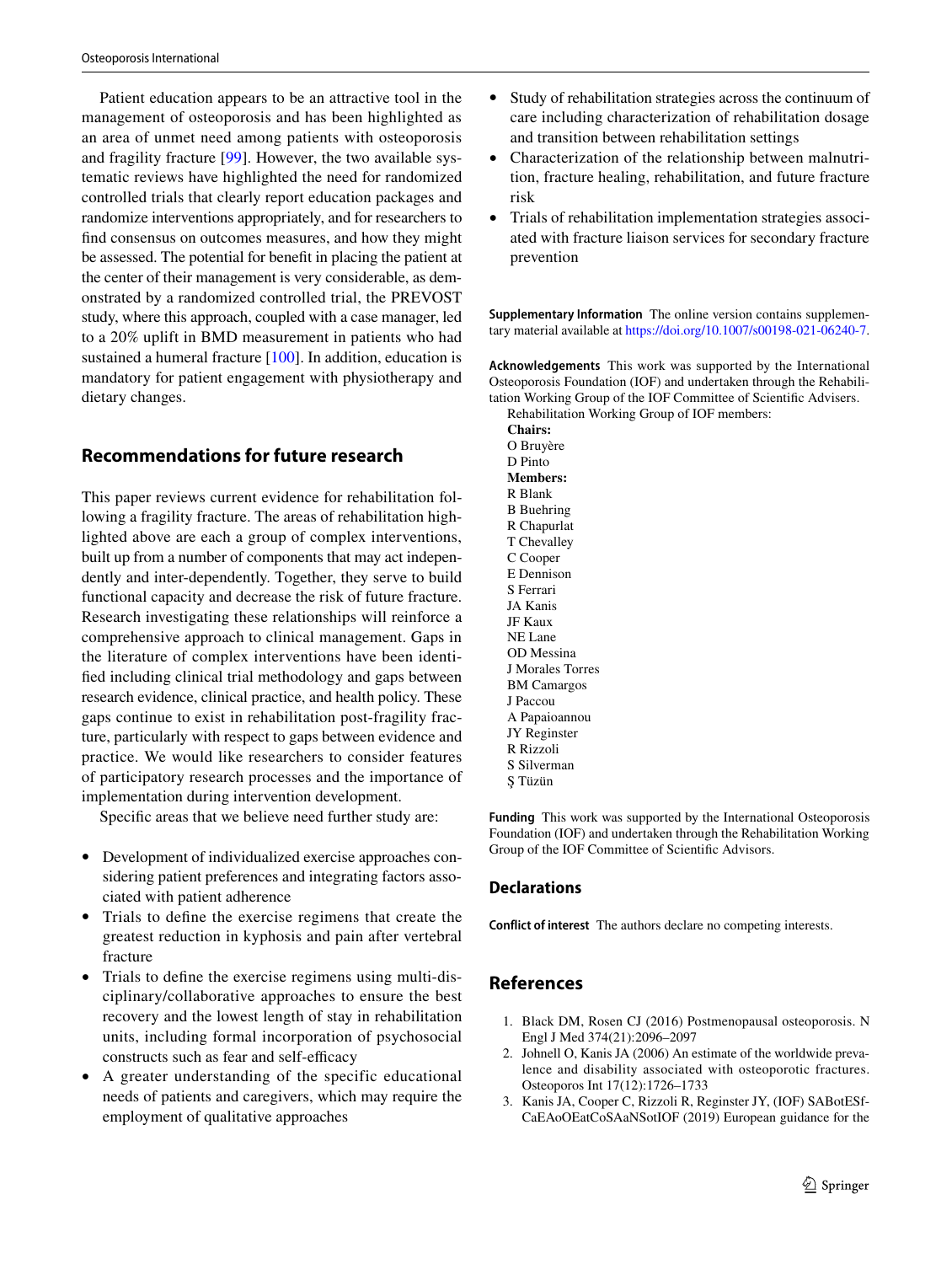diagnosis and management of osteoporosis in postmenopausal women. Osteoporos Int. 30(1):3–44

- <span id="page-11-0"></span>4. Curtis EM, van der Velde R, Moon RJ, van den Bergh JP, Geusens P, de Vries F et al (2016) Epidemiology of fractures in the United Kingdom 1988–2012: variation with age, sex, geography, ethnicity and socioeconomic status. Bone 87:19–26
- <span id="page-11-1"></span>5. Burge R, Dawson-Hughes B, Solomon DH, Wong JB, King A, Tosteson A (2007) Incidence and economic burden of osteoporosis-related fractures in the United States, 2005–2025. J Bone Miner Res 22(3):465–475
- <span id="page-11-2"></span>6. Svedbom A, Hernlund E, Ivergard M, Compston J, Cooper C, Stenmark J et al (2013) Osteoporosis in the European Union: a compendium of country-specifc reports. Arch Osteoporos 8(1–2). <https://doi.org/10.1007/s11657-013-0137-0>
- <span id="page-11-3"></span>7. Magaziner J, Simonsick EM, Kashner TM, Hebel JR, Kenzora JE (1990) Predictors of functional recovery one year following hospital discharge for hip fracture: a prospective study. J Gerontol 45(3):M101–M107
- <span id="page-11-4"></span>8. Cooper C, Atkinson EJ, Jacobsen SJ, O'Fallon WM, Melton LJ 3rd (1993) Population-based study of survival after osteoporotic fractures. Am J Epidemiol 137(9):1001–1005
- <span id="page-11-5"></span>9. Ioannidis G, Papaioannou A, Hopman WM, Akhtar-Danesh N, Anastassiades T, Pickard L et al (2009) Relation between fractures and mortality: results from the Canadian Multicentre Osteoporosis Study. Can Med Assoc J 181(5):265–271
- <span id="page-11-6"></span>10. van der Velde RY, Wyers CE, Geusens PPMM, van den Bergh JPW, de Vries F, Cooper C et al (2018) Incidence of subsequent fractures in the UK between 1990 and 2012 among individuals 50years or older. Osteoporosis Int 29(11):2469–2475
- <span id="page-11-7"></span>11. Blain H, Masud T, Dargent-Molina P, Martin FC, Rosendahl E, van der Velde N et al (2016) A comprehensive fracture prevention strategy in older adults: the European Union Geriatric Medicine Society (EUGMS) statement. Aging Clin Exp Res 28(4):797–803
- <span id="page-11-8"></span>12. Baethge C, Goldbeck-Wood S, Mertens S (2019) SANRA-a scale for the quality assessment of narrative review articles. Res Integr Peer Rev 4:5
- <span id="page-11-9"></span>13. Phelan EA, Mahoney JE, Voit JC, Stevens JA (2015) Assessment and management of fall risk in primary care settings. Med Clin North Am 99(2):281–293
- <span id="page-11-10"></span>14. Sheehan KJ, Smith TO, Martin FC, Johansen A, Drummond A, Beaupre L et al (2019) Conceptual framework for an episode of rehabilitative care after surgical repair of hip fracture. Phys Ther 99(3):276–285
- <span id="page-11-11"></span>15. Beaupre, L. (2011). Functional Recovery (Rehabilitation). In J. Waddell (Ed.), National Hip Fracture Toolkit. Bone and Joint Canada. [http://boneandjointcanada.com/wp-content/uploads/](http://boneandjointcanada.com/wp-content/uploads/2014/05/National-hip-fracture-toolkit-June-2011.pdf) [2014/05/National-hip-fracture-toolkit-June-2011.pdf](http://boneandjointcanada.com/wp-content/uploads/2014/05/National-hip-fracture-toolkit-June-2011.pdf)
- <span id="page-11-12"></span>16. Sabharwal S, Wilson H (2015) Orthogeriatrics in the management of frail older patients with a fragility fracture. Osteoporos Int 26(10):2387–2399
- <span id="page-11-13"></span>17. FrenkelRutenberg T, Vitenberg M, Haviv B, Velkes S (2018) Timing of physiotherapy following fragility hip fracture: delays cost lives. Arch Orthop Trauma Surg 138(11):1519–1524
- <span id="page-11-14"></span>18. Akesson K, Marsh D, Mitchell PJ, McLellan AR, Stenmark J, Pierroz DD et al (2013) Capture the Fracture: a Best Practice Framework and global campaign to break the fragility fracture cycle. Osteoporos Int 24(8):2135–2152
- <span id="page-11-15"></span>19. Javaid MK, Kyer C, Mitchell PJ, Chana J, Moss C, Edwards MH et al (2015) Efective secondary fracture prevention: implementation of a global benchmarking of clinical quality using the IOF Capture the Fracture(R) Best Practice Framework tool. Osteoporos Int 26(11):2573–2578
- <span id="page-11-16"></span>20. MacIntyre, D. (2017). Falls and fracture consensus statement: Supporting commissioning for prevention. Retrieved 3 March 2020, from [https://assets.publishing.service.gov.uk/gover](https://assets.publishing.service.gov.uk/government/uploads/system/uploads/attachment_data/file/586382/falls_and_fractures_consensus_statement.pdf) [nment/uploads/system/uploads/attachment\\_data/fle/586382/](https://assets.publishing.service.gov.uk/government/uploads/system/uploads/attachment_data/file/586382/falls_and_fractures_consensus_statement.pdf) [falls\\_and\\_fractures\\_consensus\\_statement.pdf](https://assets.publishing.service.gov.uk/government/uploads/system/uploads/attachment_data/file/586382/falls_and_fractures_consensus_statement.pdf)
- <span id="page-11-17"></span>21. Drinkwater BL (1994) C. H. McCloy Research Lecture: does physical activity play a role in preventing osteoporosis? Res Q Exerc Sport 65(3):197–206
- <span id="page-11-18"></span>22. Daly RM, Dalla Via J, Duckham RL, Fraser SF, Helge EW (2019) Exercise for the prevention of osteoporosis in postmenopausal women: an evidence-based guide to the optimal prescription. Braz J Phys Ther 23(2):170–180
- <span id="page-11-19"></span>23. Singh NA, Quine S, Clemson LM, Williams EJ, Williamson DA, Stavrinos TM et al (2012) Effects of high-intensity progressive resistance training and targeted multidisciplinary treatment of frailty on mortality and nursing home admissions after hip fracture: a randomized controlled trial. J Am Med Dir Assoc 13(1):24–30
- <span id="page-11-20"></span>24. Beck BR, Daly RM, Singh MA, Taafe DR (2017) Exercise and sports science Australia (ESSA) position statement on exercise prescription for the prevention and management of osteoporosis. J Sci Med Sport 20(5):438–445
- <span id="page-11-21"></span>25. Pegrum J, Crisp T, Padhiar N, Flynn J (2012) The pathophysiology, diagnosis, and management of stress fractures in postmenopausal women. Phys Sportsmed 40(3):32–42
- <span id="page-11-22"></span>26 Giangregorio LM, Macintyre NJ, Thabane L, Skidmore CJ, Papaioannou A (2013) Exercise for improving outcomes after osteoporotic vertebral fracture. Cochrane Database Syst Rev 1:CD008618
- <span id="page-11-23"></span>27. Stanghelle B, Bentzen H, Giangregorio L, Pripp AH, Skelton DA, Bergland A (2020) Effects of a resistance and balance exercise programme on physical ftness, health-related quality of life and fear of falling in older women with osteoporosis and vertebral fracture: a randomized controlled trial. Osteoporos Int 31(6):1069–1078
- <span id="page-11-24"></span>28. Stanghelle B, Bentzen H, Giangregorio L, Pripp AH, Skelton DA, Bergland A (2020) Physical ftness in older women with osteoporosis and vertebral fracture after a resistance and balance exercise programme: 3-month post-intervention follow-up of a randomised controlled trial. BMC Musculoskelet Disord 21(1):471
- <span id="page-11-25"></span>29. Cergel Y, Topuz O, Alkan H, Sarsan A, Sabir AN (2019) The effects of short-term back extensor strength training in postmenopausal osteoporotic women with vertebral fractures: comparison of supervised and home exercise program. Arch Osteoporos 14(1):82
- <span id="page-11-26"></span>30. Giangregorio LM, Gibbs JC, Templeton JA, Adachi JD, Ashe MC, Bleakney RR et al (2018) Build better bones with exercise (B3E pilot trial): results of a feasibility study of a multicenter randomized controlled trial of 12 months of home exercise in older women with vertebral fracture. Osteoporos Int 29(11):2545–2556
- <span id="page-11-27"></span>31 Gibbs JC, MacIntyre NJ, Ponzano M, Templeton JA, Thabane L, Papaioannou A et al (2019) Exercise for improving outcomes after osteoporotic vertebral fracture. Cochrane Database Syst Rev 7:CD008618
- <span id="page-11-28"></span>32. Shumway-Cook A, Ciol MA, Gruber W, Robinson C (2005) Incidence of and risk factors for falls following hip fracture in community-dwelling older adults. Phys Ther 85(7):648–655
- <span id="page-11-29"></span>33 Lee SY, Yoon BH, Beom J, Ha YC, Lim JY (2017) Efect of lower-limb progressive resistance exercise after hip fracture surgery: a systematic review and meta-analysis of randomized controlled studies. J Am Med Dir Assoc 18(12):1096.e19-.e26
- <span id="page-11-30"></span>34. Chen X, Yang W, Wang X (2020) Balance training can enhance hip fracture patients' independence in activities of daily living: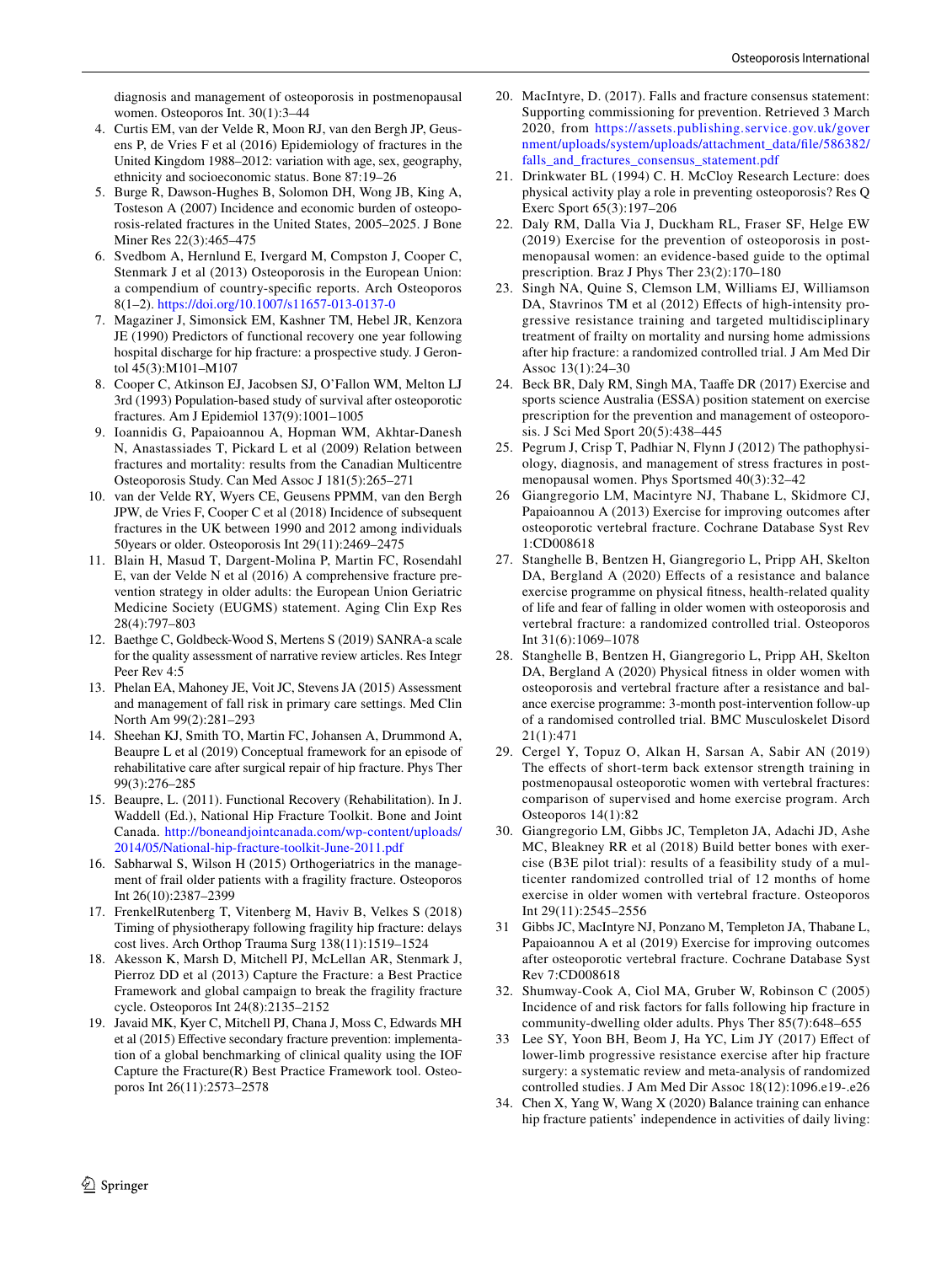a meta-analysis of randomized controlled trials. Medicine (Baltimore). 99(16):e19641

- <span id="page-12-2"></span>35. Wu JQ, Mao LB, Wu J (2019) Efficacy of balance training for hip fracture patients: a meta-analysis of randomized controlled trials. J Orthop Surg Res 14(1):83
- <span id="page-12-0"></span>36. Lee SY, Jung SH, Lee SU, Ha YC, Lim JY (2019) Efect of balance training after hip fracture surgery: a systematic review and meta-analysis of randomized controlled studies. J Gerontol A Biol Sci Med Sci 74(10):1679–1685
- <span id="page-12-1"></span>37. Diong J, Allen N, Sherrington C (2016) Structured exercise improves mobility after hip fracture: a meta-analysis with metaregression. Br J Sports Med 50(6):346–355
- <span id="page-12-3"></span>38. Watson SL, Weeks BK, Weis LJ, Harding AT, Horan SA, Beck BR (2018) High-Intensity resistance and impact training improves bone mineral density and physical function in postmenopausal women with osteopenia and osteoporosis: the LIFTMOR randomized controlled trial. J Bone Miner Res 33(2):211–220
- <span id="page-12-4"></span>39. Auais MA, Eilayyan O, Mayo NE (2012) Extended exercise rehabilitation after hip fracture improves patients' physical function: a systematic review and meta-analysis. Phys Ther 92(11):1437–1451
- <span id="page-12-5"></span>40. Wu D, Zhu X, Zhang S (2018) Efect of home-based rehabilitation for hip fracture: a meta-analysis of randomized controlled trials. J Rehabil Med 50(6):481–486
- <span id="page-12-6"></span>41. Chen B, Hu N, Tan JH (2020) Efficacy of home-based exercise programme on physical function after hip fracture: a systematic review and meta-analysis of randomised controlled trials. Int Wound J 17(1):45–54
- <span id="page-12-7"></span>42. Latham NK, Harris BA, Bean JF, Heeren T, Goodyear C, Zawacki S et al (2014) Effect of a home-based exercise program on functional recovery following rehabilitation after hip fracture: a randomized clinical trial. JAMA 311(7):700–708
- <span id="page-12-8"></span>43. Thomas S, Mackintosh S, Halbert J (2011) Determining current physical therapist management of hip fracture in an acute care hospital and physical therapists' rationale for this management. Phys Ther 91(10):1490–1502
- <span id="page-12-9"></span>44. Mangione KK, Lopopolo RB, Nef NP, Craik RL, Palombaro KM (2008) Interventions used by physical therapists in home care for people after hip fracture. Phys Ther 88(2):199–210
- <span id="page-12-10"></span>45. Kimmel LA, Liew SM, Sayer JM, Holland AE (2016) HIP4Hips (high intensity physiotherapy for hip fractures in the acute hospital setting): a randomised controlled trial. Med J Aust 205(2):73–78
- <span id="page-12-11"></span>46. Moseley AM, Sherrington C, Lord SR, Barraclough E, St George RJ, Cameron ID (2009) Mobility training after hip fracture: a randomised controlled trial. Age Ageing 38(1):74–80
- <span id="page-12-12"></span>47. Mehta SP, Roy JS (2011) Systematic review of home physiotherapy after hip fracture surgery. J Rehabil Med 43(6):477–480
- <span id="page-12-13"></span>48 Handoll HH, Elliott J (2015) Rehabilitation for distal radial fractures in adults. Cochrane Database Syst Rev. 9:CD003324
- <span id="page-12-14"></span>49. Edgren J, Salpakoski A, Sihvonen SE, Portegijs E, Kallinen M, Arkela M et al (2015) Efects of a home-based physical rehabilitation program on physical disability after hip fracture: a randomized controlled trial. J Am Med Dir Assoc. 16(4):350 e1–7
- <span id="page-12-15"></span>50. Williams NH, Roberts JL, Din NU, Totton N, Charles JM, Hawkes CA et al (2016) Fracture in the Elderly Multidisciplinary Rehabilitation (FEMuR): a phase II randomised feasibility study of a multidisciplinary rehabilitation package following hip fracture. BMJ Open. 6(10):e012422
- <span id="page-12-16"></span>51. Asplin G, Carlsson G, Ziden L, Kjellby-Wendt G (2017) Early coordinated rehabilitation in acute phase after hip fracture - a model for increased patient participation. BMC Geriatr 17(1):240
- <span id="page-12-17"></span>52. O'Halloran PD, Shields N, Blackstock F, Wintle E, Taylor NF (2016) Motivational interviewing increases physical activity and self-efficacy in people living in the community after hip fracture: a randomized controlled trial. Clin Rehabil 30(11):1108–1119
- <span id="page-12-18"></span>53. Scheffers-Barnhoorn MN, van Eijk M, van Haastregt JCM, Schols J, van Balen R, van Geloven N et al (2019) Efects of the FIT-HIP intervention for fear of falling after hip fracture: a cluster-randomized controlled trial in geriatric rehabilitation. J Am Med Dir Assoc. 20(7):857–65 e2
- <span id="page-12-19"></span>54. Turunen K, Salpakoski A, Edgren J, Tormakangas T, Arkela M, Kallinen M et al (2017) Physical activity after a hip fracture: efect of a multicomponent home-based rehabilitation program-a secondary analysis of a randomized controlled trial. Arch Phys Med Rehabil 98(5):981–988
- <span id="page-12-20"></span>55. Salpakoski A, Tormakangas T, Edgren J, Kallinen M, Sihvonen SE, Pesola M et al (2014) Effects of a multicomponent homebased physical rehabilitation program on mobility recovery after hip fracture: a randomized controlled trial. J Am Med Dir Assoc 15(5):361–368
- <span id="page-12-21"></span>56. Bennell KL, Matthews B, Greig A, Briggs A, Kelly A, Sherburn M et al (2010) Effects of an exercise and manual therapy program on physical impairments, function and quality-of-life in people with osteoporotic vertebral fracture: a randomised, single-blind controlled pilot trial. BMC Musculoskelet Disord 11:36
- <span id="page-12-22"></span>57. Barker KL, Newman M, Stallard N, Leal J, Lowe CM, Javaid MK et al (2020) Physiotherapy rehabilitation for osteoporotic vertebral fracture-a randomised controlled trial and economic evaluation (PROVE trial). Osteoporos Int 31(2):277–289
- <span id="page-12-23"></span>58. Bradley SM, Hernandez CR (2011) Geriatric assistive devices. Am Fam Physician 84(4):405–411
- <span id="page-12-24"></span>59 Hofer RC, Jones GA (2020) Bracing for acute and subacute osteoporotic compression fractures: a systematic review of the literature. World Neurosurg 141:e453–e460
- <span id="page-12-25"></span>60. Kato T, Inose H, Ichimura S, Tokuhashi Y, Nakamura H, Hoshino M et al (2019) Comparison of Rigid and soft-brace treatments for acute osteoporotic vertebral compression fracture: a prospective, randomized, multicenter study. J Clin Med 8(2):198
- <span id="page-12-26"></span>61. Palmer S, Barnett S, Cramp M, Berry A, Thomas A, Clark EM (2018) Efects of postural taping on pain, function and quality of life following osteoporotic vertebral fractures-A feasibility trial. Musculoskeletal Care 16(3):345–352
- <span id="page-12-27"></span>62 Sherrington C, Fairhall NJ, Wallbank GK, Tiedemann A, Michalef ZA, Howard K et al (2019) Exercise for preventing falls in older people living in the community. Cochrane Database Syst Rev 1:CD012424
- <span id="page-12-28"></span>63. Li F, Eckstrom E, Harmer P, Fitzgerald K, Voit J, Cameron KA (2016) Exercise and fall prevention: narrowing the research-topractice gap and enhancing integration of clinical and community practice. J Am Geriatr Soc 64(2):425–431
- <span id="page-12-29"></span>64. Wolf SL, Coogler C, Xu T (1997) Exploring the basis for Tai Chi Chuan as a therapeutic exercise approach. Arch Phys Med Rehabil 78(8):886–892
- <span id="page-12-30"></span>65. Sun Z, Chen H, Berger MR, Zhang L, Guo H, Huang Y (2016) Efects of tai chi exercise on bone health in perimenopausal and postmenopausal women: a systematic review and meta-analysis. Osteoporos Int 27(10):2901–2911
- <span id="page-12-31"></span>66. Rizzoli R (2014) Nutritional aspects of bone health. Best Pract Res Clin Endocrinol Metab 28(6):795–808
- <span id="page-12-32"></span>67 Miu MKYD, Lam PS (2017) Efects of nutritional status on 6-month outcome of hip fractures in elderly patients. Ann Rehab Med 41(6):1005–12
- <span id="page-12-33"></span>68. Koren-Hakim T, Weiss A, Hershkovitz A, Otzrateni I, Anbar R, Gross Nevo RF et al (2016) Comparing the adequacy of the MNA-SF, NRS-2002 and MUST nutritional tools in assessing malnutrition in hip fracture operated elderly patients. Clin Nutr 35(5):1053–1058
- <span id="page-12-34"></span>69 Malafarina V, Reginster JY, Cabrerizo S, Bruyere O, Kanis JA, Martinez JA et al (2018) Nutritional status and nutritional treatment are related to outcomes and mortality in older adults with hip fracture. Nutrients. 10(5):555